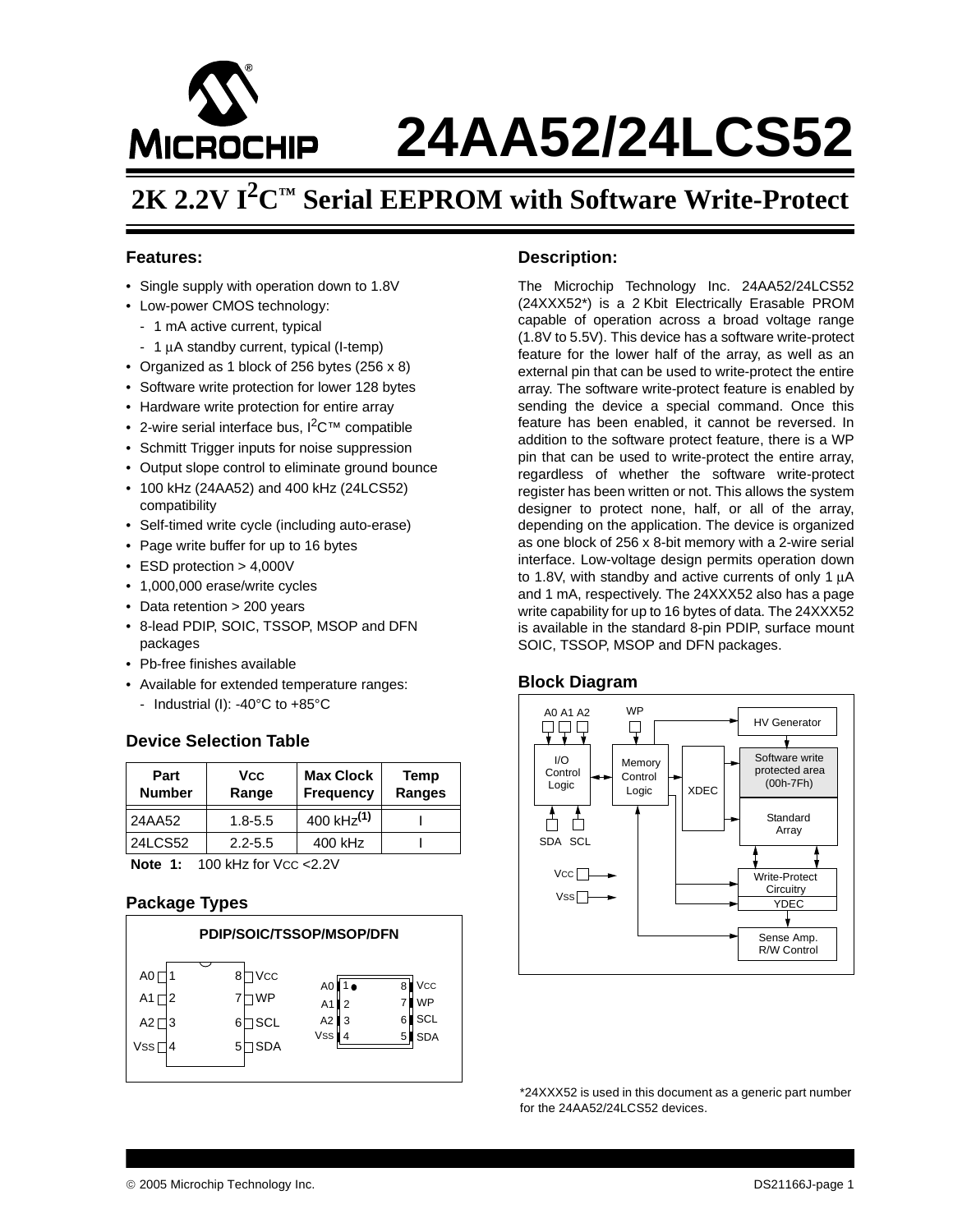# **1.0 ELECTRICAL CHARACTERISTICS**

# **Absolute Maximum Ratings(†)**

**† NOTICE:** Stresses above those listed under "Absolute Maximum Ratings" may cause permanent damage to the device. These are stress ratings only and functional operation of the device at these or any other conditions above those indicated in the operation sections of the specifications is not implied. Exposure to Absolute Maximum Rating conditions for extended periods may affect device reliability.

# **TABLE 1-1: DC SPECIFICATIONS**

|                 | <b>DC CHARACTERISTICS</b> |                                                |            | $Vcc = +1.8V$ to $+5.5V$<br>Industrial (I): TA = -40 $^{\circ}$ C to +85 $^{\circ}$ C |           |              |                                                           |
|-----------------|---------------------------|------------------------------------------------|------------|---------------------------------------------------------------------------------------|-----------|--------------|-----------------------------------------------------------|
| Param.<br>No.   | Symbol                    | <b>Characteristic</b>                          | Min        | Typ                                                                                   | Max       | <b>Units</b> | <b>Conditions</b>                                         |
| D <sub>1</sub>  | <b>VIH</b>                | A0, A1, A2, SCL, SDA<br>and WP pins            |            |                                                                                       |           |              |                                                           |
| D <sub>2</sub>  |                           | High-level input voltage                       | $0.7$ Vcc  |                                                                                       |           | V            |                                                           |
| D <sub>3</sub>  | VIL                       | Low-level input voltage                        |            |                                                                                       | $0.3$ Vcc | V            | 0.2 Vcc for $Vcc < 2.5V$                                  |
| D <sub>4</sub>  | <b>VHYS</b>               | <b>Hysteresis of Schmitt</b><br>Trigger inputs | $0.05$ Vcc |                                                                                       |           | $\vee$       | (Note)                                                    |
| D <sub>5</sub>  | <b>VOL</b>                | Low-level output voltage                       |            |                                                                                       | 0.40      | V            | $IoL = 3.0$ mA, $VCC = 2.5V$                              |
| D <sub>6</sub>  | Iц.                       | Input leakage current                          |            |                                                                                       | ±1        | μA           | $VIN = VSS$ or $VCC$                                      |
| D7              | ILO.                      | Output leakage current                         |            |                                                                                       | ±1        | μA           | $VOUT = VSS$ or $VCC$                                     |
| D <sub>8</sub>  | CIN.<br>COUT              | Pin capacitance<br>(all inputs/outputs)        |            |                                                                                       | 10        | рF           | $VCC = 5.0V (Note)$<br>$TA = 25^{\circ}C$ , FCLK = 1 MHz  |
| D <sub>9</sub>  | Icc write                 | Operating current                              |            | 1.0                                                                                   | 3.0       | mA           | $Vcc = 5.5V$ , $SCL = 400$ kHz                            |
| D <sub>10</sub> | Icc read                  |                                                |            | 0.20                                                                                  | 1.0       | mA           |                                                           |
| D <sub>11</sub> | <b>ICCS</b>               | Standby current                                |            | 0.36                                                                                  | 1.0       | μA           | Industrial<br>$SDA = SCL = VCC$<br>A0, A1, A2, $WP = Vss$ |

<span id="page-1-0"></span>**Note:** This parameter is periodically sampled and not 100% tested.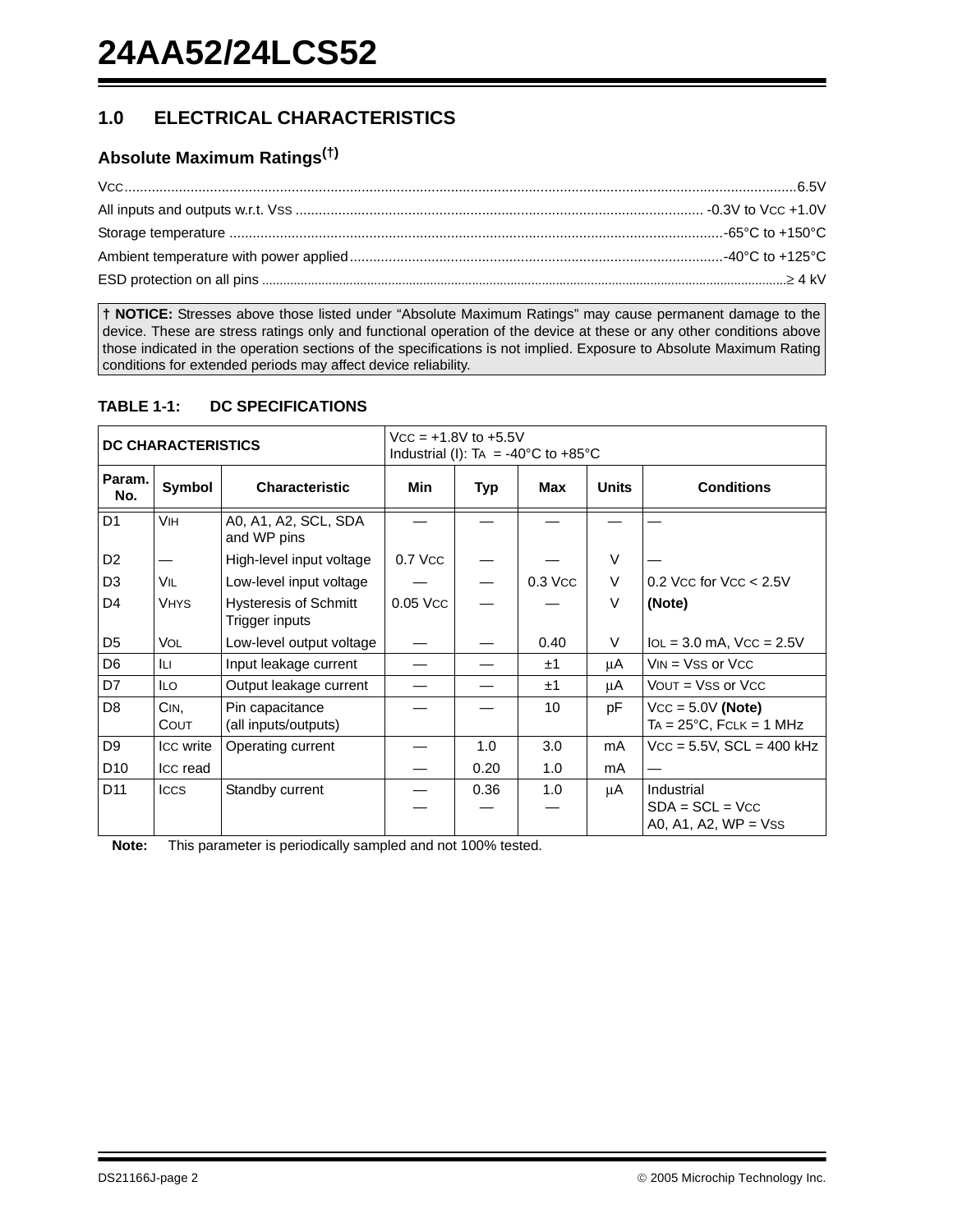|                | <b>AC CHARACTERISTICS</b> |                                                                                       |               | $Vcc = +1.8V$ to $+5.5V$<br>Industrial (I): TA = -40 $^{\circ}$ C to +85 $^{\circ}$ C |                          |              |                                                              |  |
|----------------|---------------------------|---------------------------------------------------------------------------------------|---------------|---------------------------------------------------------------------------------------|--------------------------|--------------|--------------------------------------------------------------|--|
| Param.<br>No.  | Symbol                    | Characteristic                                                                        | <b>Min</b>    | <b>Typ</b>                                                                            | <b>Max</b>               | <b>Units</b> | <b>Conditions</b>                                            |  |
| $\mathbf{1}$   | <b>FCLK</b>               | Clock frequency                                                                       |               |                                                                                       | 400<br>100               | kHz          | $2.2V \leq VCC \leq 5.5V$<br>$1.8V \leq VCC < 2.5V$ (24AA52) |  |
| $\overline{c}$ | <b>THIGH</b>              | Clock high time                                                                       | 600<br>4000   |                                                                                       |                          | ns           | $2.2V \leq VCC \leq 5.5V$<br>$1.8V \leq VCC < 2.5V$ (24AA52) |  |
| $\mathsf 3$    | <b>TLOW</b>               | Clock low time                                                                        | 1300<br>4700  |                                                                                       | $\overline{\phantom{0}}$ | ns           | $2.2V \leq VCC \leq 5.5V$<br>$1.8V \leq VCC < 2.5V$ (24AA52) |  |
| 4              | TR                        | SDA and SCL rise time<br>(Note 1)                                                     |               |                                                                                       | 300<br>1000              | ns           | $2.2V \leq VCC \leq 5.5V$<br>$1.8V \leq VCC < 2.5V$ (24AA52) |  |
| 5              | <b>TF</b>                 | SDA and SCL fall time                                                                 |               |                                                                                       | 300                      | ns           | (Note 1)                                                     |  |
| 6              | THD:STA                   | Start condition hold time                                                             | 600<br>4000   |                                                                                       |                          | ns           | $2.2V \leq VCC \leq 5.5V$<br>$1.8V \leq VCC < 2.5V$ (24AA52) |  |
| $\overline{7}$ | <b>TSU:STA</b>            | Start condition setup<br>time                                                         | 600<br>4700   |                                                                                       |                          | ns           | $2.2V \leq VCC \leq 5.5V$<br>$1.8V \leq VCC < 2.5V$ (24AA52) |  |
| 8              | THD:DAT                   | Data input hold time                                                                  | 0             |                                                                                       |                          | ns           | (Note 2)                                                     |  |
| 9              | TSU:DAT                   | Data input setup time                                                                 | 100<br>250    |                                                                                       |                          | ns           | $2.2V \leq VCC \leq 5.5V$<br>$1.8V \leq VCC < 2.5V$ (24AA52) |  |
| 10             | TSU:STO                   | Stop condition setup<br>time                                                          | 600<br>4000   |                                                                                       |                          | ns           | $2.2V \leq VCC \leq 5.5V$<br>$1.8V \leq VCC < 2.5V$ (24AA52) |  |
| 11             | <b>TAA</b>                | Output valid from clock<br>(Note 2)                                                   |               | $\overline{\phantom{0}}$                                                              | 900<br>3500              | ns           | $2.2V \leq VCC \leq 5.5V$<br>$1.8V \leq VCC < 2.5V$ (24AA52) |  |
| 12             | <b>TBUF</b>               | Bus free time: Time the<br>bus must be free before<br>a new transmission can<br>start | 1300<br>4700  |                                                                                       |                          | ns           | $2.2V \leq VCC \leq 5.5V$<br>$1.8V \leq VCC < 2.5V$ (24AA52) |  |
| 13             | <b>TOF</b>                | Output fall time from VIH<br>minimum to VIL<br>maximum                                | $20 + 0.1$ CB |                                                                                       | 250<br>250               | ns           | $2.2V \leq VCC \leq 5.5V$<br>$1.8V \leq VCC < 2.5V$ (24AA52) |  |
| 14             | <b>TSP</b>                | Input filter spike<br>suppression<br>(SDA and SCL pins)                               |               |                                                                                       | 50                       | ns           | (Note 1 and Note 3)                                          |  |
| 15             | <b>Twc</b>                | Write cycle time<br>(byte or page)                                                    |               |                                                                                       | 5                        | ms           |                                                              |  |
| 16             |                           | Endurance                                                                             | 1M            |                                                                                       |                          | cycles       | $25^{\circ}$ C, Vcc = 5.0V, Block<br>mode (Note 4)           |  |

#### **TABLE 1-2: AC SPECIFICATIONS**

<span id="page-2-1"></span><span id="page-2-0"></span>**Note 1:** Not 100% tested. CB = total capacitance of one bus line in pF.

**2:** As a transmitter, the device must provide an internal minimum delay time to bridge the undefined region (minimum 300 ns) of the falling edge of SCL to avoid unintended generation of Start or Stop conditions.

<span id="page-2-2"></span>**3:** The combined TSP and VHYS specifications are due to new Schmitt Trigger inputs, which provide improved noise spike suppression. This eliminates the need for a TI specification for standard operation.

<span id="page-2-3"></span>**4:** This parameter is not tested but ensured by characterization. For endurance estimates in a specific application, please consult the Total Endurance™ Model which can be obtained from Microchip's web site at www.microchip.com.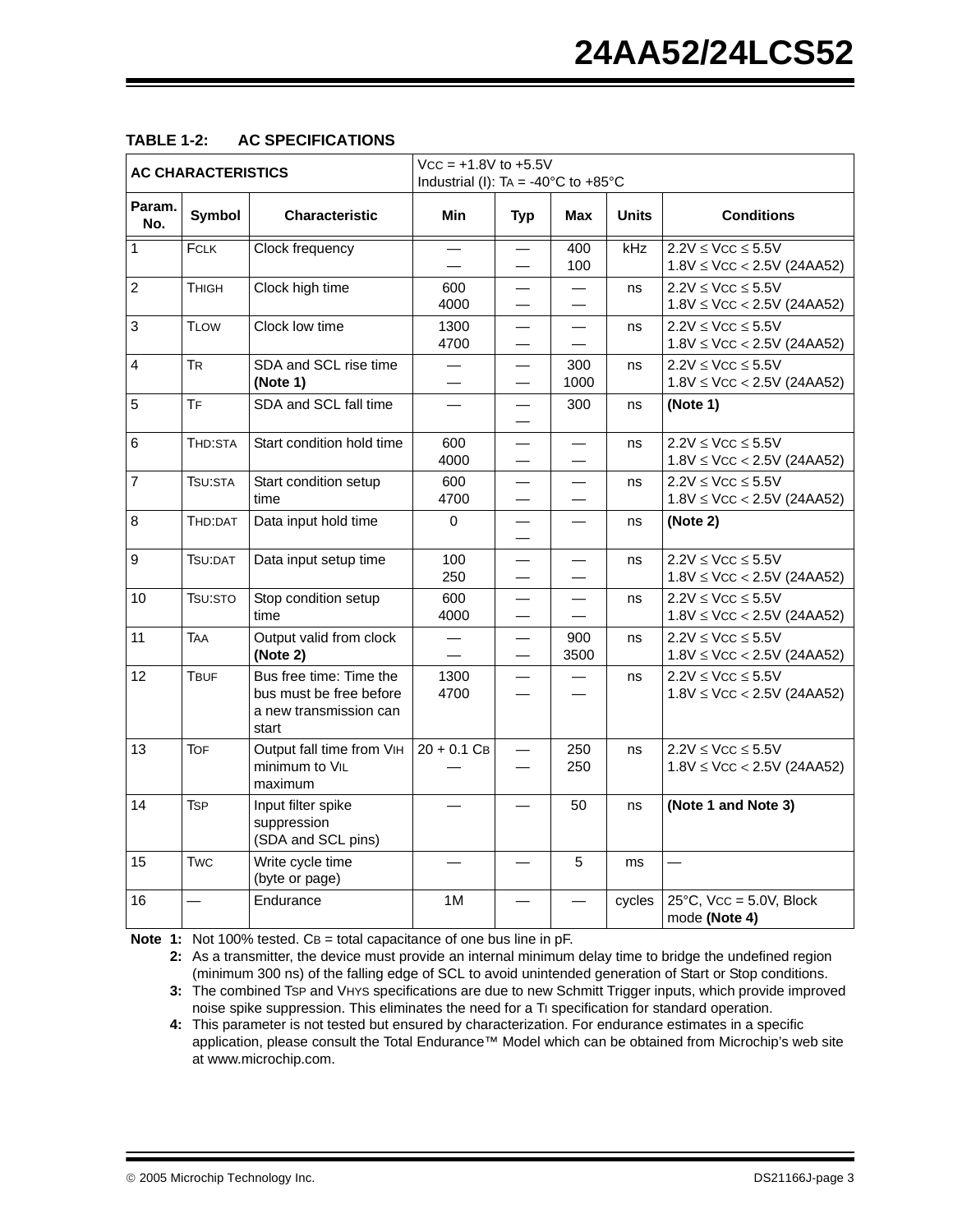# **24AA52/24LCS52**

#### **FIGURE 1-1: BUS TIMING DATA**





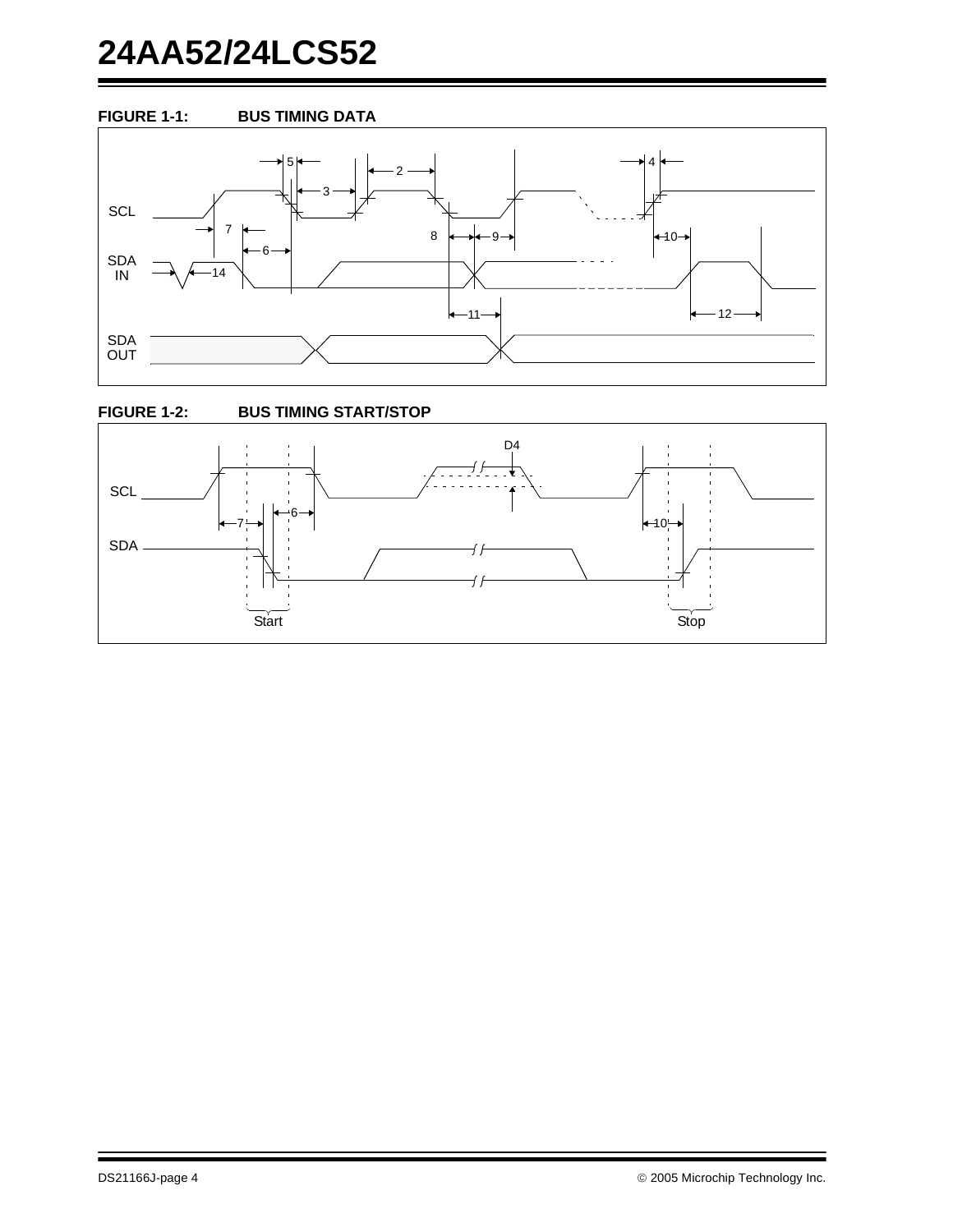# **2.0 FUNCTIONAL DESCRIPTION**

The 24XXX52 supports a bidirectional 2-wire bus and data transmission protocol. A device that sends data onto the bus is defined as a transmitter, and a device receiving data, as a receiver. The bus has to be controlled by a master device, which generates the Serial Clock (SCL), controls the bus access and generates the Start and Stop conditions, while the 24XXX52 works as slave. Both master and slave can operate as transmitter or receiver, but the master device determines which mode is activated.

# **3.0 BUS CHARACTERISTICS**

The following **bus protocol** has been defined:

- Data transfer may be initiated only when the bus is not busy.
- During data transfer, the data line must remain stable whenever the clock line is high. Changes in the data line while the clock line is high will be interpreted as a Start or Stop condition.

Accordingly, the following bus conditions have been defined ([Figure 3-1\)](#page-4-0).

# **3.1 Bus Not Busy (A)**

Both data and clock lines remain high.

### **3.2 Start Data Transfer (B)**

A high-to-low transition of the SDA line while the clock (SCL) is high determines a Start condition. All commands must be preceded by a Start condition.

### **3.3 Stop Data Transfer (C)**

A low-to-high transition of the SDA line while the clock (SCL) is high determines a Stop condition. All operations must be ended with a Stop condition.

# **3.4 Data Valid (D)**

The state of the data line represents valid data when, after a Start condition, the data line is stable for the duration of the high period of the clock signal.

The data on the line must be changed during the low period of the clock signal. There is one clock pulse per bit of data.

Each data transfer is initiated with a Start condition and terminated with a Stop condition. The number of data bytes transferred between the Start and Stop conditions is determined by the master device and is, theoretically, unlimited; although only the last sixteen will be stored when doing a write operation. When an overwrite does occur, it will replace data in a first-in, first-out (FIFO) fashion.

#### **3.5 Acknowledge**

Each receiving device, when addressed, is obliged to generate an Acknowledge after the reception of each byte. The master device must generate an extra clock pulse, which is associated with this Acknowledge bit.

| Note: | The 24XXX52 does not generate any |  |  |  |
|-------|-----------------------------------|--|--|--|
|       | Acknowledge bits if an internal   |  |  |  |
|       | programming cycle is in progress. |  |  |  |

The device that acknowledges has to pull down the SDA line during the Acknowledge clock pulse in such a way that the SDA line is stable low during the high period of the acknowledge related clock pulse. Of course, setup and hold times must be taken into account. During reads, a master must signal an end-ofdata to the slave by not generating an Acknowledge bit on the last byte that has been clocked out of the slave. In this case, the slave (24XXX52) will leave the data line high to enable the master to generate the Stop condition.



### <span id="page-4-0"></span>**FIGURE 3-1: DATA TRANSFER SEQUENCE ON THE SERIAL BUS**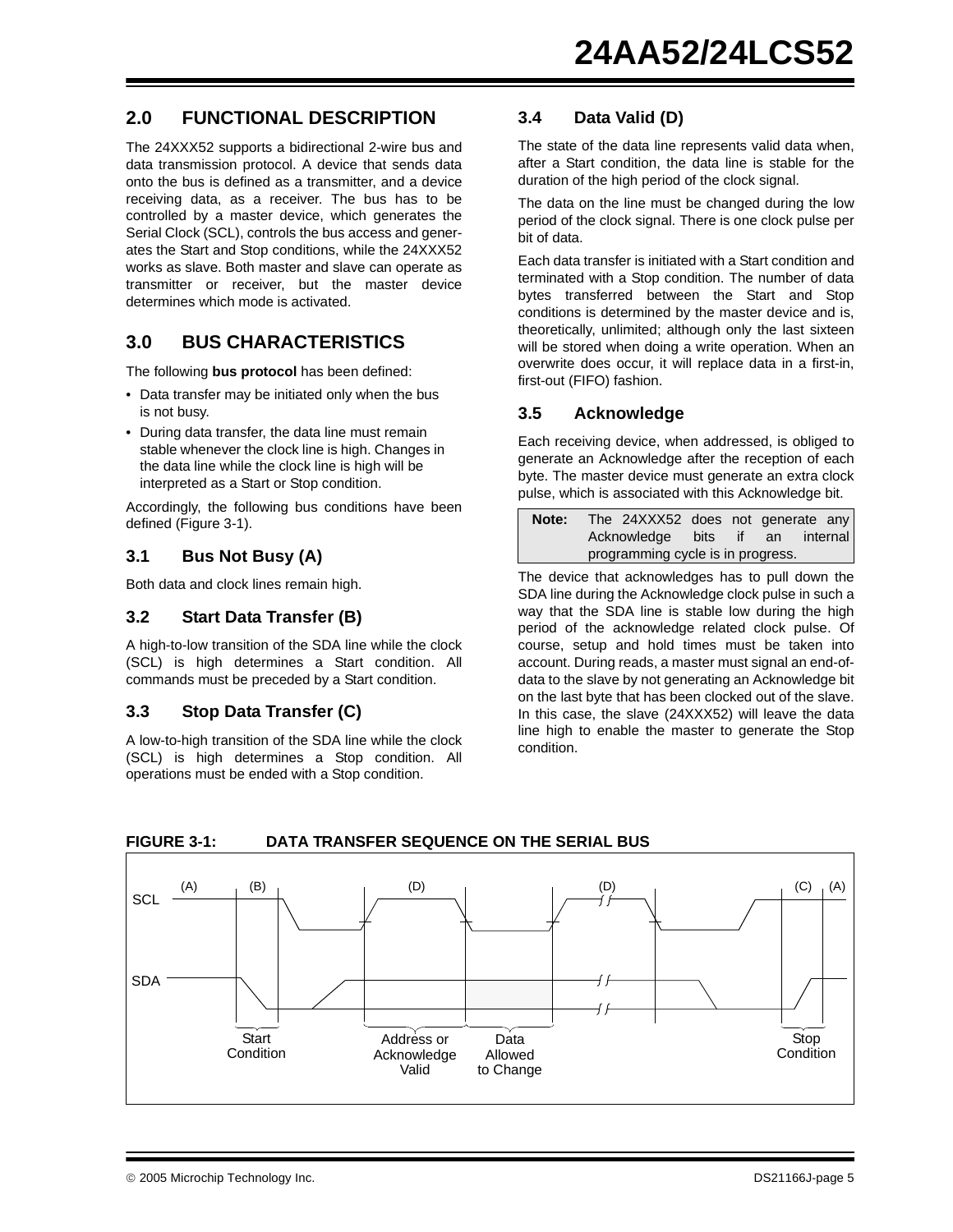## **3.6 Device Addressing**

A control byte is the first byte received following the Start condition from the master device. The first part of the control byte consists of a 4-bit control code which is set to '1010' for normal read and write operations and '0110' for writing to the write-protect register. The control byte is followed by three Chip Select bits (A2, A1, A0). The Chip Select bits allow the use of up to eight 24XXX52 devices on the same bus and are used to determine which device is accessed. The Chip Select bits in the control byte must correspond to the logic levels on the corresponding A2, A1 and A0 pins for the device to respond. The device will not acknowledge if you attempt a Read command with the control code set to '0110'.

The eighth bit of slave address determines if the master device wants to read or write to the 24XXX52 ([Figure 3-2\)](#page-5-0). When set to a one, a read operation is selected. When set to a zero, a write operation is selected.

| <b>Operation</b>                     | <b>Control</b><br>Code | Chip<br><b>Select</b> | R/W |
|--------------------------------------|------------------------|-----------------------|-----|
| Read                                 | 1010                   | A2 A1 A0              |     |
| Write                                | 1010                   | A2 A1 A0              |     |
| <b>Set Write-Protect</b><br>Register | 0110                   | A2 A1 A0              |     |

# <span id="page-5-0"></span>**FIGURE 3-2: CONTROL BYTE**

# **ALLOCATION**



# **4.0 WRITE OPERATIONS**

### **4.1 Byte Write**

Following the Start signal from the master, the device code(4 bits), the Chip Select bits (3 bits) and the R/W bit, which is a logic low, are placed onto the bus by the master transmitter. This indicates to the addressed slave receiver that a byte with a word address will follow, once it has generated an Acknowledge bit during the ninth clock cycle. Therefore, the next byte transmitted by the master is the word address and will be written into the Address Pointer of the 24XXX52.

After receiving another Acknowledge signal from the 24XXX52, the master device will transmit the data word to be written into the addressed memory location. The 24XXX52 acknowledges again and the master generates a Stop condition. This initiates the internal write cycle, which means that during this time, the 24XXX52 will not generate Acknowledge signals ([Figure 4-1](#page-6-0)). If an attempt is made to write to the array when the software or hardware write protection has been enabled, the device will acknowledge the command, but no data will be written. The write cycle time must be observed even if the write protection is enabled.

# **4.2 Page Write**

The write control byte, word address and the first data byte are transmitted to the 24XXX52 in the same way as in a byte write. Instead of generating a Stop condition, the master transmits up to 15 additional data bytes to the 24XXX52, which are temporarily stored in the onchip page buffer and will be written into the memory after the master has transmitted a Stop condition. Upon receipt of each word, the four lower order Address Pointer bits are internally incremented by one. The higher order four bits of the word address remain constant. If the master should transmit more than 16 bytes prior to generating the Stop condition, the address counter will roll over and the previously received data will be overwritten. As with the byte write operation, once the Stop condition is received, an internal write cycle will begin ([Figure 4-2\)](#page-6-1). If an attempt is made to write to the array when the hardware write protection has been enabled, the device will acknowledge the command, but no data will be written. The write cycle time must be observed even if the write protection is enabled.

**Note:** Page write operations are limited to writing bytes within a single physical page, regardless of the number of bytes actually being written. Physical page boundaries start at addresses that are integer multiples of the page buffer size (or 'page size') and end at addresses that are integer multiples of [page size  $-1$ ]. If a Page Write command attempts to write across a physical page boundary, the result is that the data wraps around to the beginning of the current page (overwriting data previously stored there), instead of being written to the next page, as might be expected. It is therefore necessary for the application software to prevent page write operations that would attempt to cross a page boundary.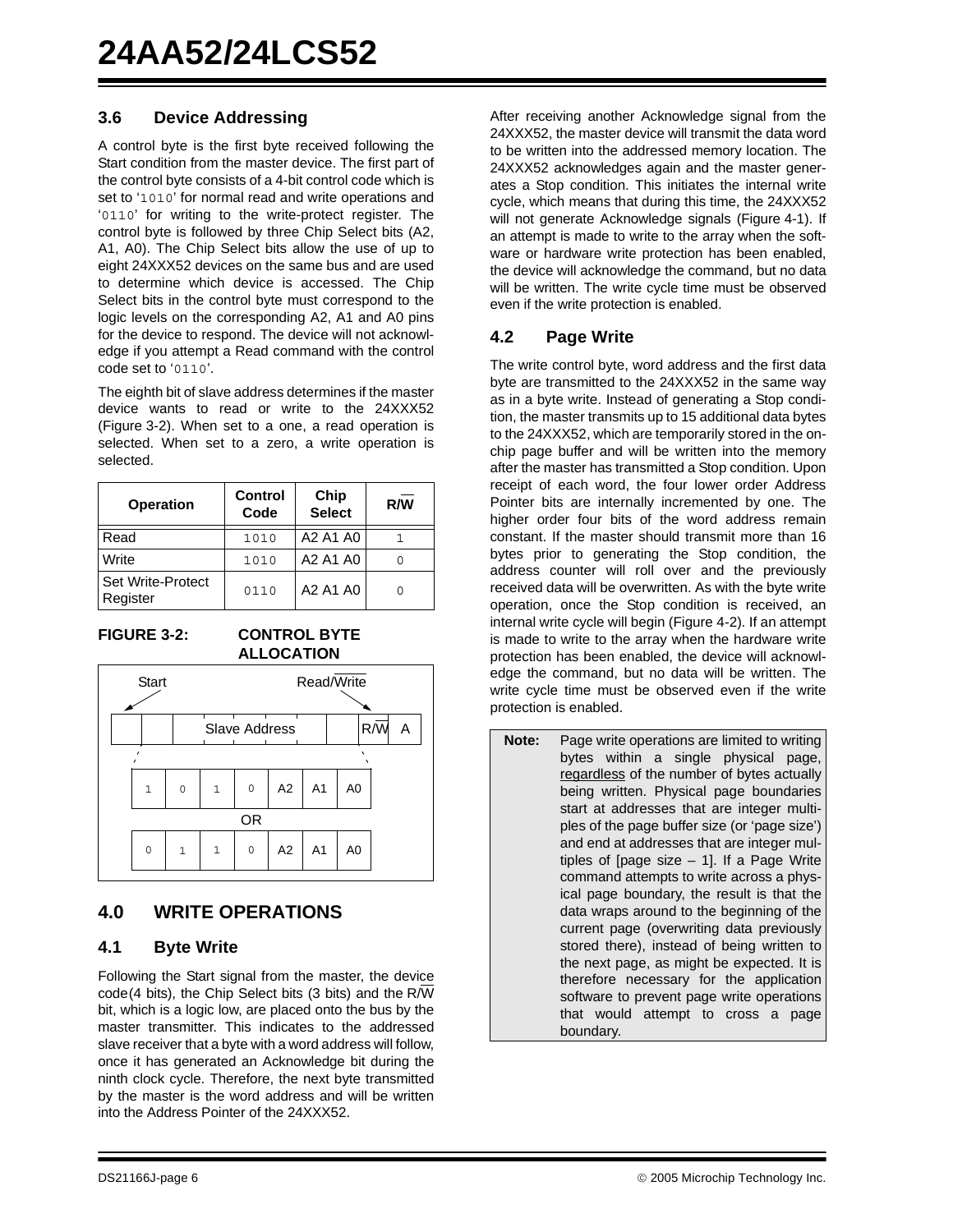#### <span id="page-6-0"></span>**FIGURE 4-1: BYTE WRITE**



### <span id="page-6-1"></span>**FIGURE 4-2: PAGE WRITE**

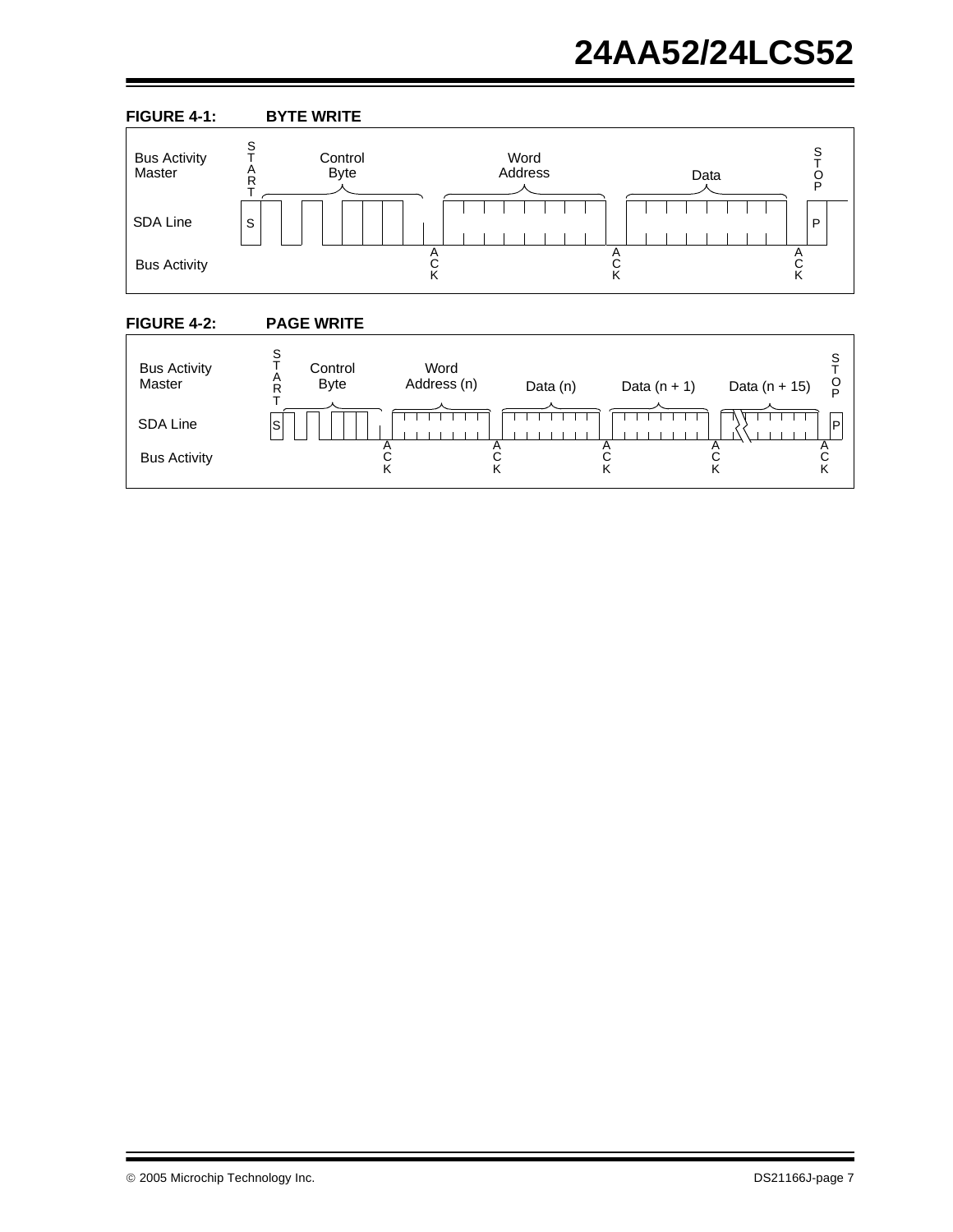# **5.0 ACKNOWLEDGE POLLING**

Since the device will not acknowledge during a write cycle, this can be used to determine when the cycle is complete (this feature can be used to maximize bus throughput). Once the Stop condition for a Write command has been issued from the master, the device initiates the internally timed write cycle. ACK polling can be initiated immediately. This involves the master sending a Start condition followed by the control byte for a Write command ( $R/\overline{W} = 0$ ). If the device is still busy with the write cycle, then no ACK will be returned. If the cycle is complete, then the device will return the ACK and the master can then proceed with the next Read or Write command. See [Figure 5-1](#page-7-0) for flow diagram.

<span id="page-7-0"></span>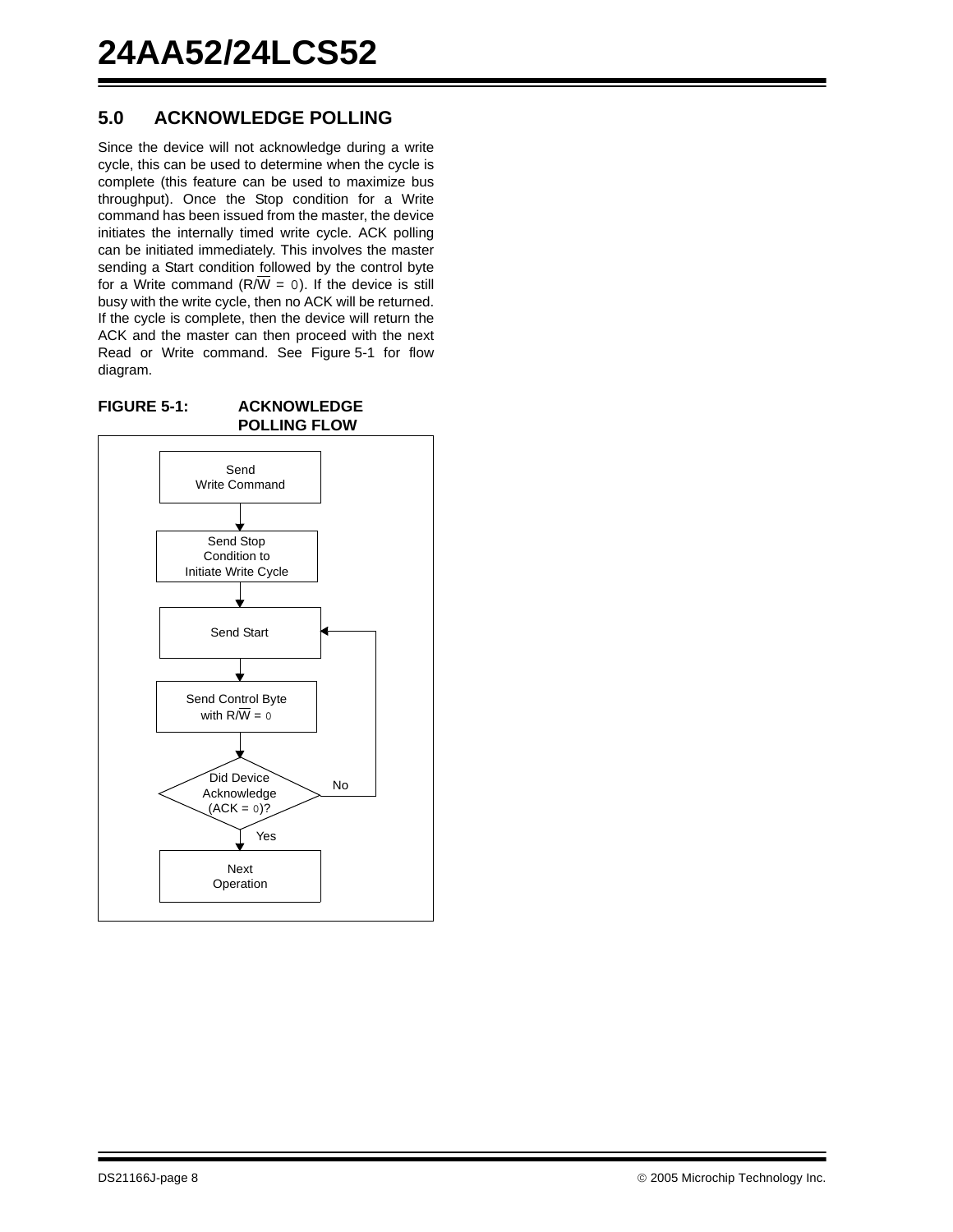# **6.0 WRITE PROTECTION**

The 24XXX52 has a software write-protect feature that allows the lower half of the array (addresses 00h-7Fh) to be permanently write-protected, as well as a WP pin that can be used to protect the entire array.

### **6.1 Software Write-Protect**

The software write-protect feature is invoked by writing to the write-protect register. This is done by sending a command similar to a normal Write command. As shown in [Figure 6-1,](#page-8-0) the write-protect register is written by sending a Write command with the slave address set to '0110' instead of '1010' and the address bits and data bits are "don't cares." Once the software write-protect register has been written, the device will not acknowledge the '0110' control byte.

<span id="page-8-0"></span>



#### **6.2 Resetting the Software Write-Protect Fuse**

It is possible to reset the software write-protect feature on the 24XXX52. This is done by sending a command similar to setting the software write-protect command, except the command is sent before the regular control byte and is '1001' . The full command will be shown in [Figure 6-2.](#page-9-0) In order for the command to work, a voltage of Vcc + 5.5V must be applied to the WP pin and must be sustained for 1μS before the command is given. The customer should also allow for a 5 ms delay after the Stop bit for TWC.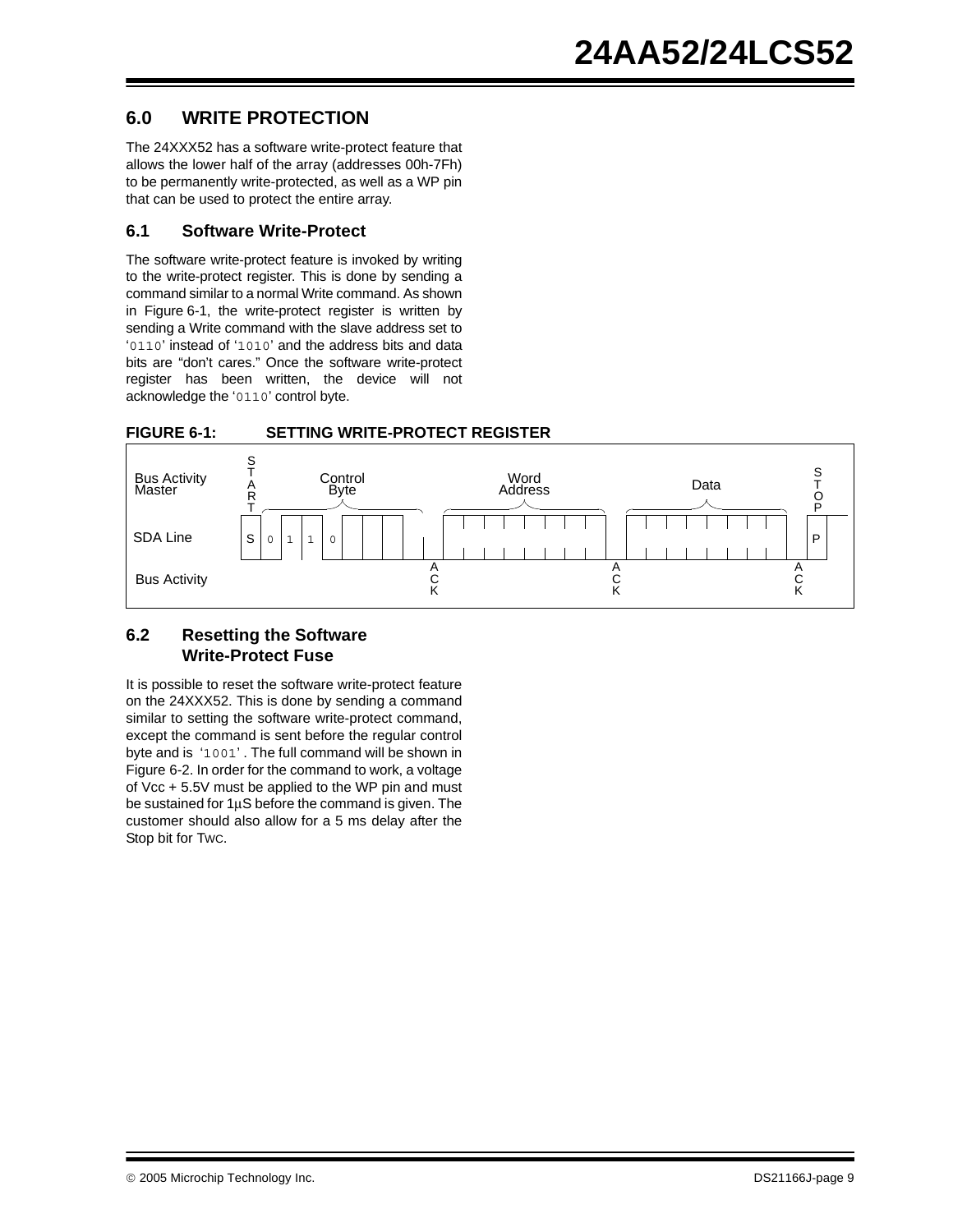<span id="page-9-0"></span>



#### **6.3 Hardware Write-Protect**

The WP pin can be tied to Vcc or Vss. If tied to Vcc, the entire array will be write-protected, regardless of whether the software write-protect register has been written or not. If the WP pin is set to Vcc, it will prevent the software write-protect register from being written. If the WP is tied to VSS, write protection is determined by the status of the software write-protect register for addresses 00h-7Fh. Addresses 80h-FFh are solely protected by the WP pin level.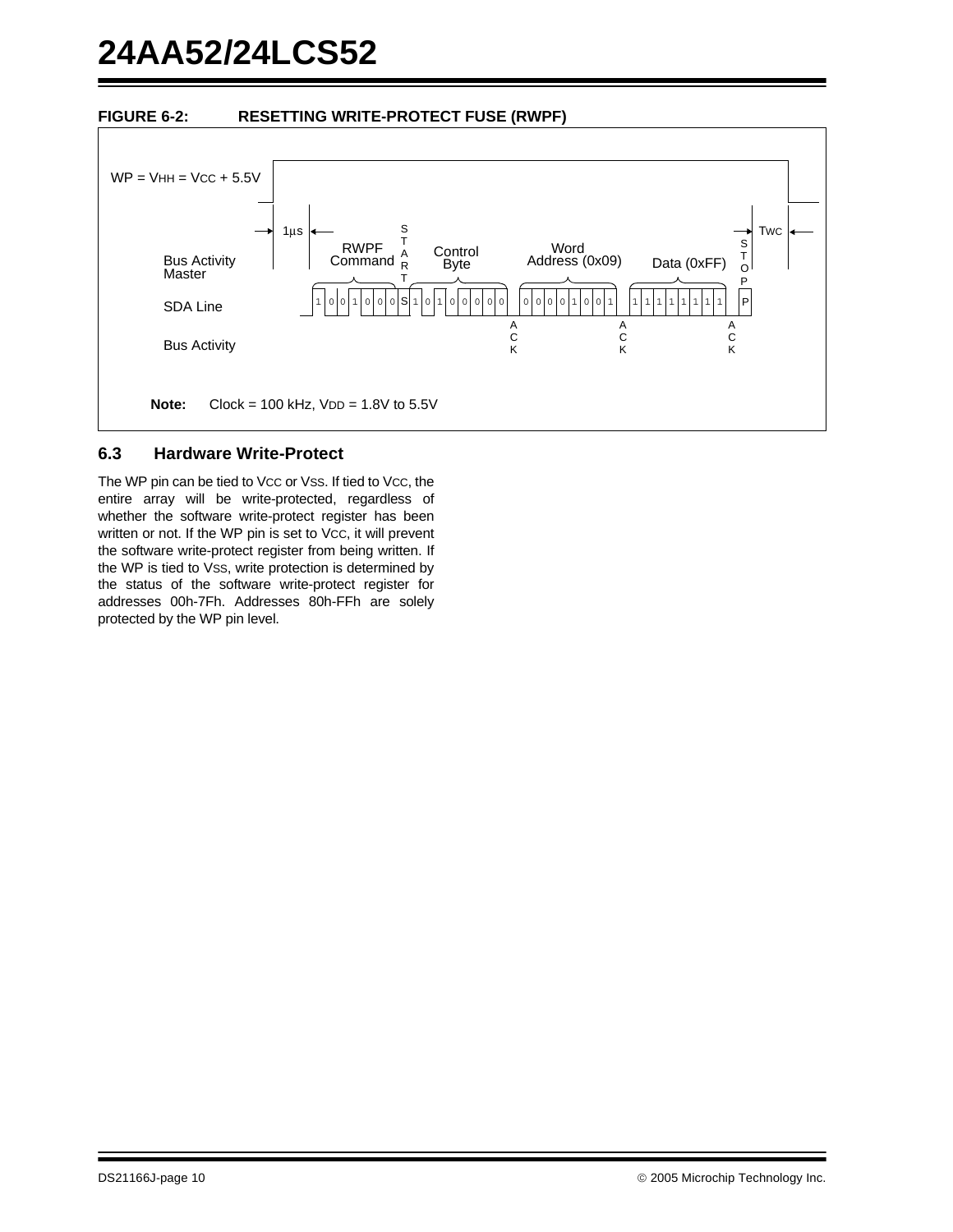# **7.0 READ OPERATION**

Read operations are initiated in the same way as write operations, with the exception that the  $R/\overline{W}$  bit of the slave address is set to '1'. There are three basic types of read operations: current address read, random read and sequential read.

### **7.1 Current Address Read**

The 24XXX52 contains an address counter that maintains the address of the last word accessed, internally incremented by '1'. Therefore, if the previous access (either a read or write operation) was to address n, the next current address read operation would access data from address  $n+1$ . Upon receipt of the slave address with  $R/\overline{W}$  bit set to '1', the 24XXX52 issues an acknowledge and transmits the 8-bit data word. The master will not acknowledge the transfer, but does generate a Stop condition and the 24XXX52 discontinues transmission [\(Figure 7-1](#page-10-0)).

#### **7.2 Random Read**

Random read operations allow the master to access any memory location in a random manner. To perform this type of read operation, the word address must first be set. This is done by sending the word address to the 24XXX52 as part of a write operation. Once the word address is sent, the master generates a Start condition following the acknowledge. This terminates the write operation, but not before the internal Address Pointer is set. The master then issues the control byte again, but with the R/ $\overline{W}$  bit set to a '1'. The 24XXX52 then issues an acknowledge and transmits the 8-bit data word. The master will not acknowledge the transfer, but does generate a Stop condition and the 24XXX52 discontinues transmission [\(Figure 7-2](#page-11-0)).

### **7.3 Sequential Read**

Sequential reads are initiated in the same way as a random read, with the exception that after the 24XXX52 transmits the first data byte, the master issues an acknowledge, as opposed to a Stop condition in a random read. This directs the 24XXX52 to transmit the next sequentially addressed 8-bit word [\(Figure 7-3\)](#page-11-1).

To provide sequential reads, the 24XXX52 contains an internal Address Pointer, which is incremented by one at the completion of each operation. This Address Pointer allows the entire memory contents to be serially read during one operation.

#### **7.4 Contiguous Addressing Across Multiple Devices**

The Chip Select bits (A2, A1, A0) can be used to expand the contiguous address space for up to 16K bits by adding up to eight 24XXX52 devices on the same bus. In this case, software can use A0 of the control byte as address bit A8; A1 as address bit A9, and A2 as address bit A10. It is not possible to sequentially read across device boundaries.

# **7.5 Noise Protection and Brown-Out**

The 24XXX52 employs a VCC threshold detector circuit which disables the internal erase/write logic if the Vcc is below 1.5V at nominal conditions.

The SCL and SDA inputs have Schmitt Trigger and filter circuits which suppress noise spikes to assure proper device operation, even on a noisy bus.

<span id="page-10-0"></span>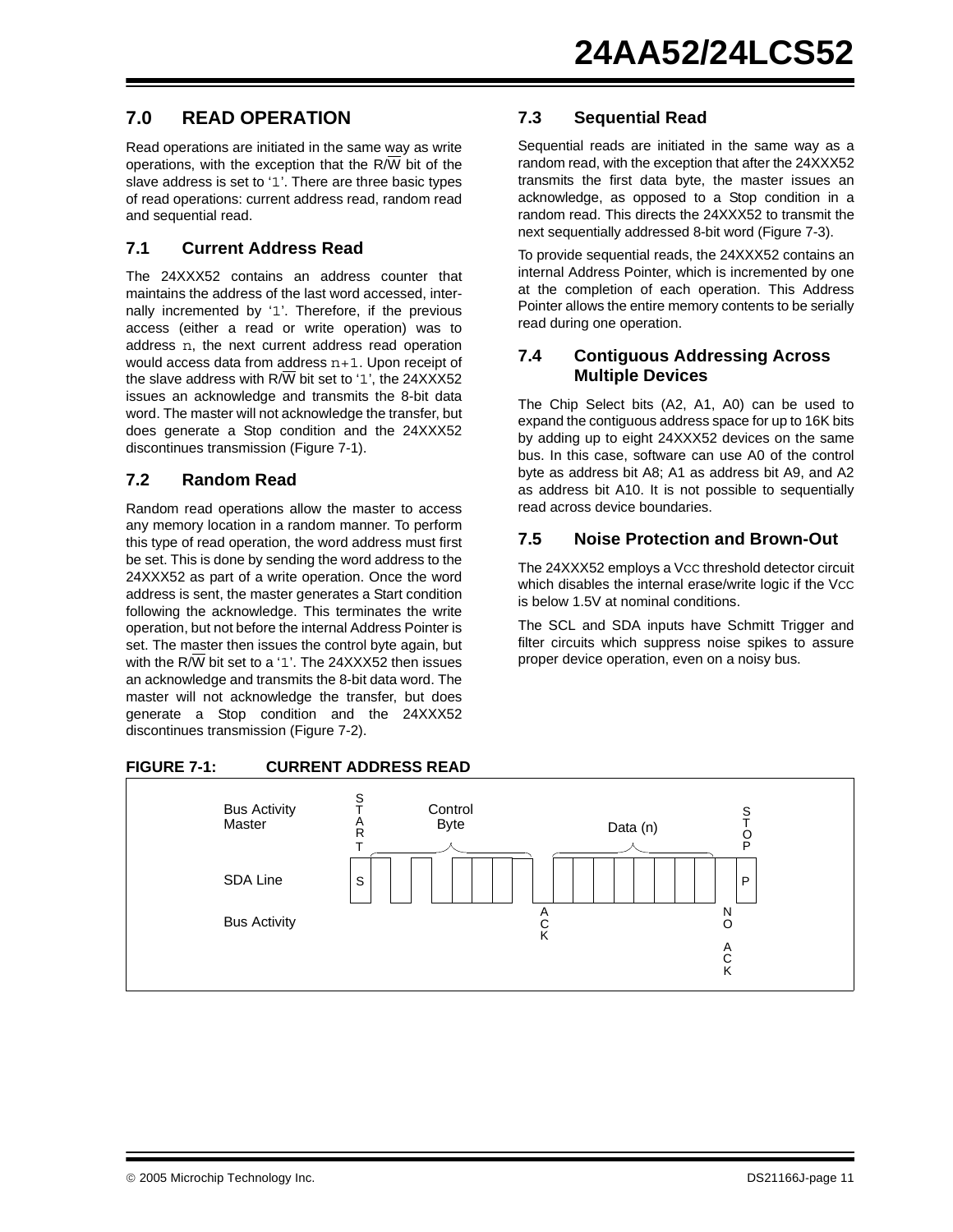# **24AA52/24LCS52**

### <span id="page-11-0"></span>**FIGURE 7-2: RANDOM READ**



#### <span id="page-11-1"></span>**FIGURE 7-3: SEQUENTIAL READ**

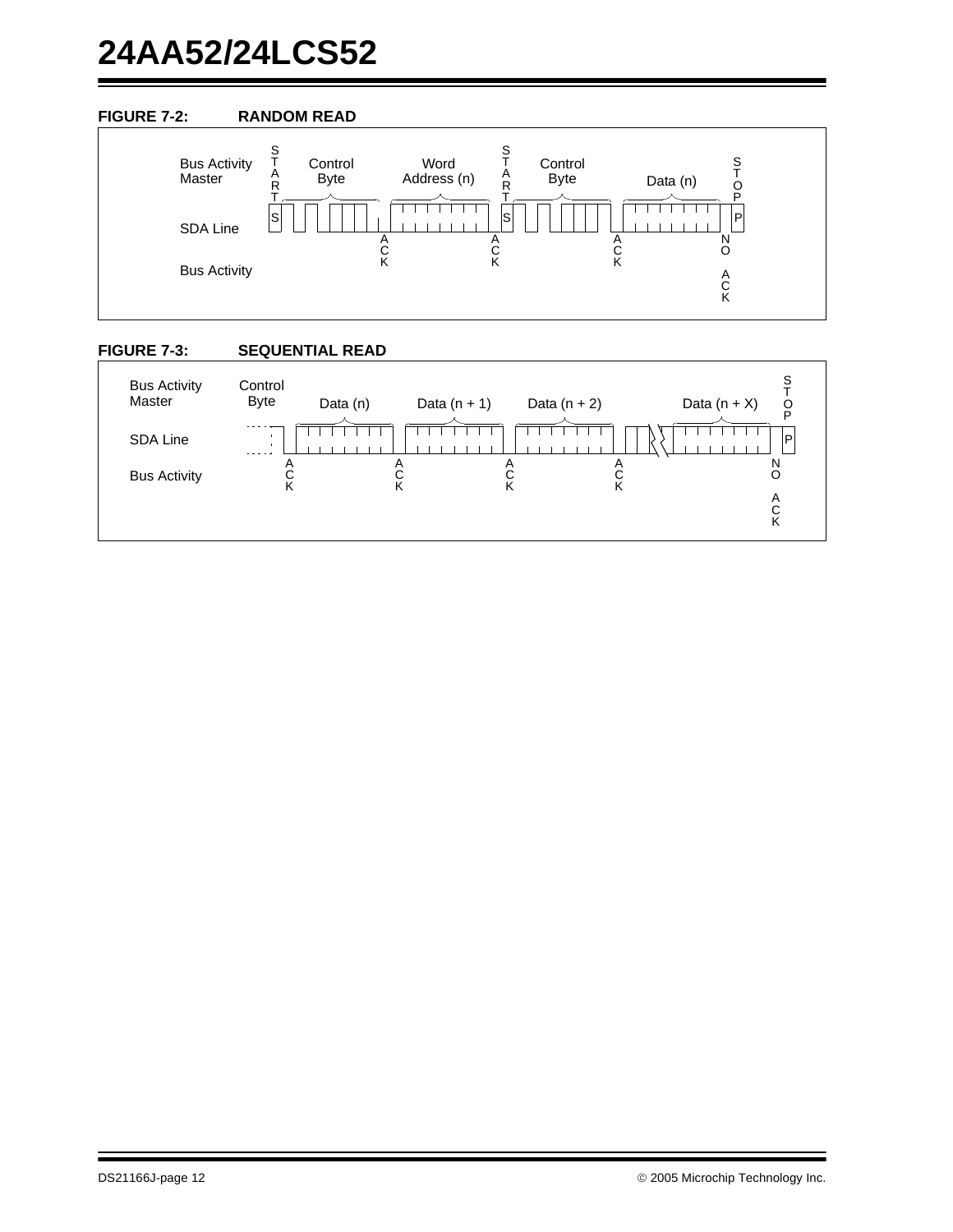# **8.0 PIN DESCRIPTIONS**

The descriptions of the pins are listed in [Table 8-1.](#page-12-0)

| Symbol         | <b>PDIP</b> | <b>SOIC</b> | <b>TSSOP</b> | <b>MSOP</b> | <b>DFN</b> | <b>Description</b>         |
|----------------|-------------|-------------|--------------|-------------|------------|----------------------------|
| A0             |             |             |              |             |            | Chip Address Input         |
| A <sub>1</sub> | 2           | 2           | 2            | 2           | 2          | Chip Address Input         |
| A2             | 3           | 3           | 3            | 3           | 3          | Chip Address Input         |
| <b>VSS</b>     | 4           | 4           | 4            | 4           | 4          | Ground                     |
| <b>SDA</b>     | 5           | 5           | 5            | 5           | 5          | Serial Address/Data I/O    |
| <b>SCL</b>     | 6           | 6           | 6            | 6           | 6          | Serial Clock               |
| <b>WP</b>      |             |             |              |             |            | Write-Protect Input        |
| <b>VCC</b>     | 8           | 8           | 8            | 8           | 8          | +1.8V to 5.5V Power Supply |

#### <span id="page-12-0"></span>**TABLE 8-1: PIN FUNCTION TABLE**

### **8.1 A0, A1, A2**

The levels on these inputs are compared with the corresponding bits in the slave address. The chip is selected if the compare is true.

Up to eight 24XXX52 devices may be connected to the same bus by using different Chip Select bit combinations. These inputs must be connected to either Vss or Vcc.

# **8.2 Serial Address/Data Input/Output (SDA)**

This is a bidirectional pin used to transfer addresses and data into and data out of the device. It is an open drain terminal. Therefore, the SDA bus requires a pullup resistor to VCC (typical 10 kΩ for 100 kHz, 2 kΩ for 400 kHz).

For normal data transfer, SDA is allowed to change only during SCL low. Changes during SCL high are reserved for indicating the Start and Stop conditions.

# **8.3 Serial Clock (SCL)**

This input is used to synchronize the data transfer to and from the device.

### **8.4 Write-Protect (WP)**

This is the hardware write-protect pin. It can be tied to Vcc or Vss. If tied to Vcc, the hardware write protection is enabled. If the WP pin is tied to Vss, the hardware write protection is disabled.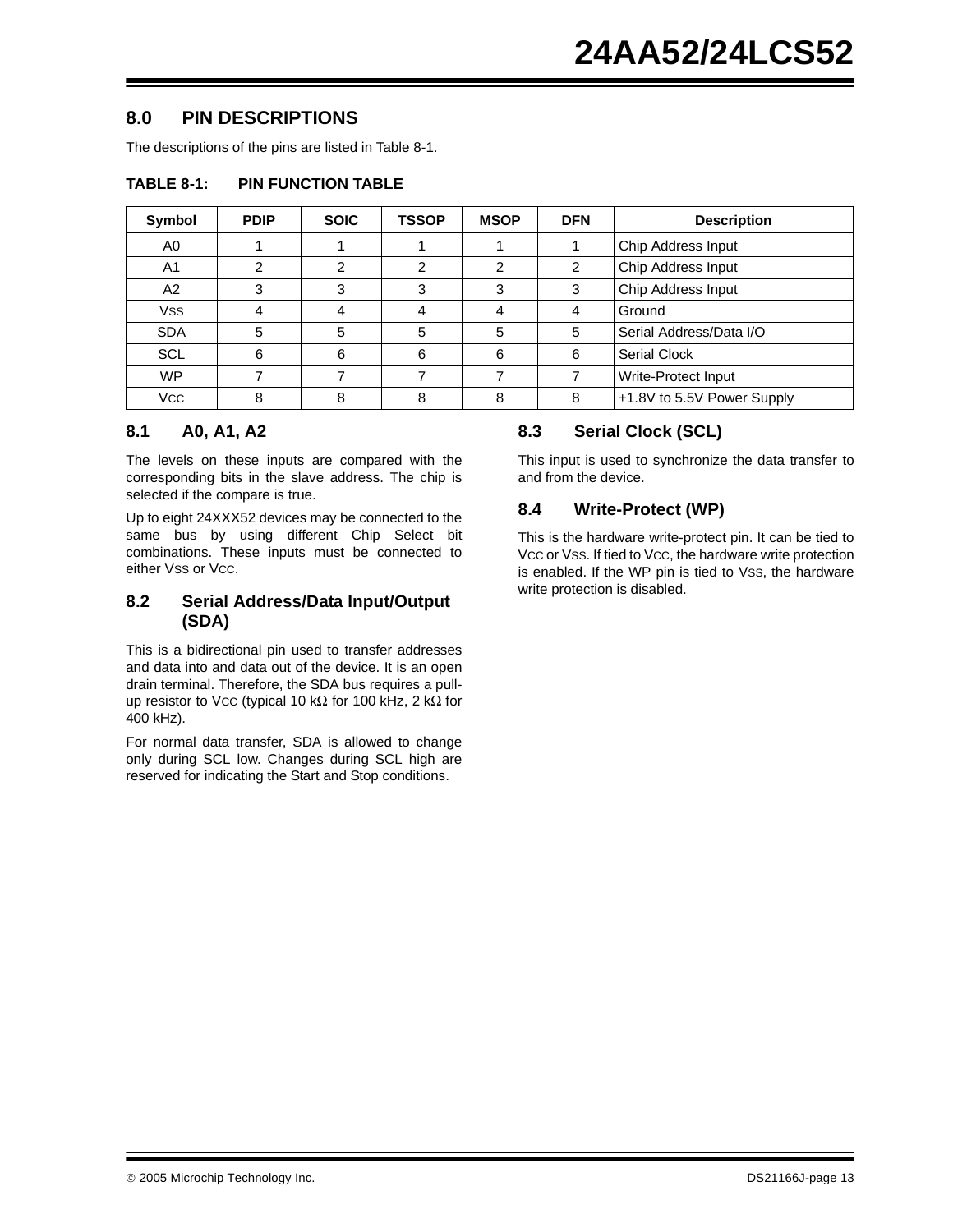# **9.0 PACKAGING INFORMATION**

#### **9.1 Package Marking Information**



8-Lead SOIC (150 mil) Example:



#### 8-Lead TSSOP **Example:**

|  | <b>XXXX</b> |  |
|--|-------------|--|
|  | <b>TYWW</b> |  |
|  | <b>NNN</b>  |  |
|  |             |  |

#### 8-Lead MSOP **Example:**



#### 8-Lead 2x3 DFN

| WW<br>JΝ |
|----------|
|          |





| <b>S52</b> |  |
|------------|--|
| 1510       |  |
| 3EC        |  |



Example:



| <b>Part Number</b> |                 | 1st Line Marking Codes |                 |
|--------------------|-----------------|------------------------|-----------------|
|                    | <b>TSSOP</b>    | <b>MSOP</b>            | <b>DFN</b>      |
| 24AA52             | A52             | 4A52I                  | 2M <sub>1</sub> |
| 24LCS52            | S <sub>52</sub> | 4S52I                  | 2M4             |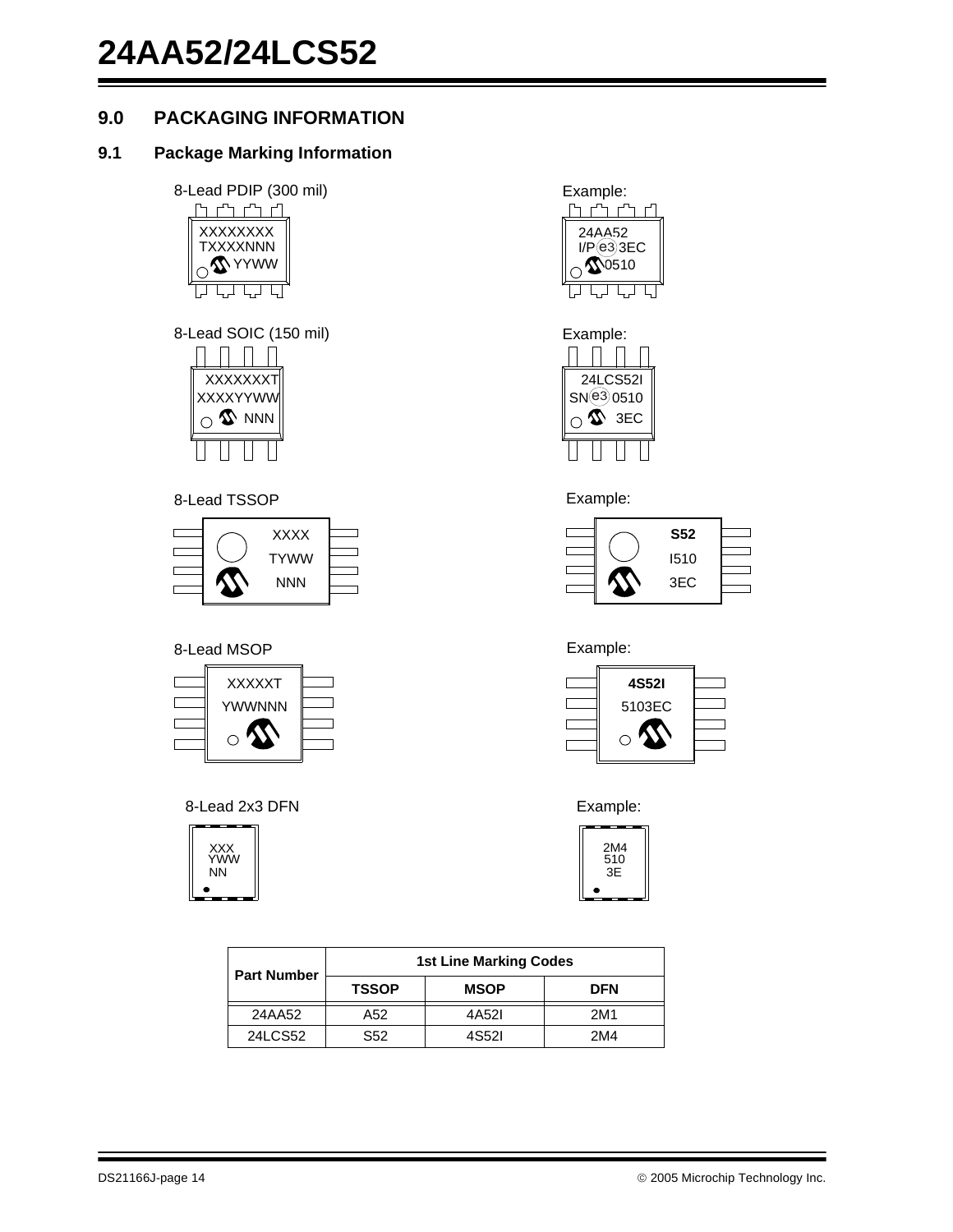|       | Legend: XXX<br>т<br>Y<br>YY<br><b>WW</b><br><b>NNN</b><br>(e3)                                                                                                                                                | Part number or part number code<br>Temperature (I, E)<br>Year code (last digit of calendar year)<br>Year code (last 2 digits of calendar year)<br>Week code (week of January 1 is week '01')<br>Alphanumeric traceability code (2 characters for small packages)<br>Pb-free JEDEC designator for Matte Tin (Sn) |
|-------|---------------------------------------------------------------------------------------------------------------------------------------------------------------------------------------------------------------|-----------------------------------------------------------------------------------------------------------------------------------------------------------------------------------------------------------------------------------------------------------------------------------------------------------------|
| Note: |                                                                                                                                                                                                               | For very small packages with no room for the Pb-free JEDEC designator<br>(e3), the marking will only appear on the outer carton or reel label.                                                                                                                                                                  |
| Note: | In the event the full Microchip part number cannot be marked on one line, it will<br>be carried over to the next line, thus limiting the number of available<br>characters for customer-specific information. |                                                                                                                                                                                                                                                                                                                 |

**Note:** Please visit www.microchip.com/Pbfree for the latest information on Pb-free conversion.

**\***Standard OTP marking consists of Microchip part number, year code, week code, and traceability code.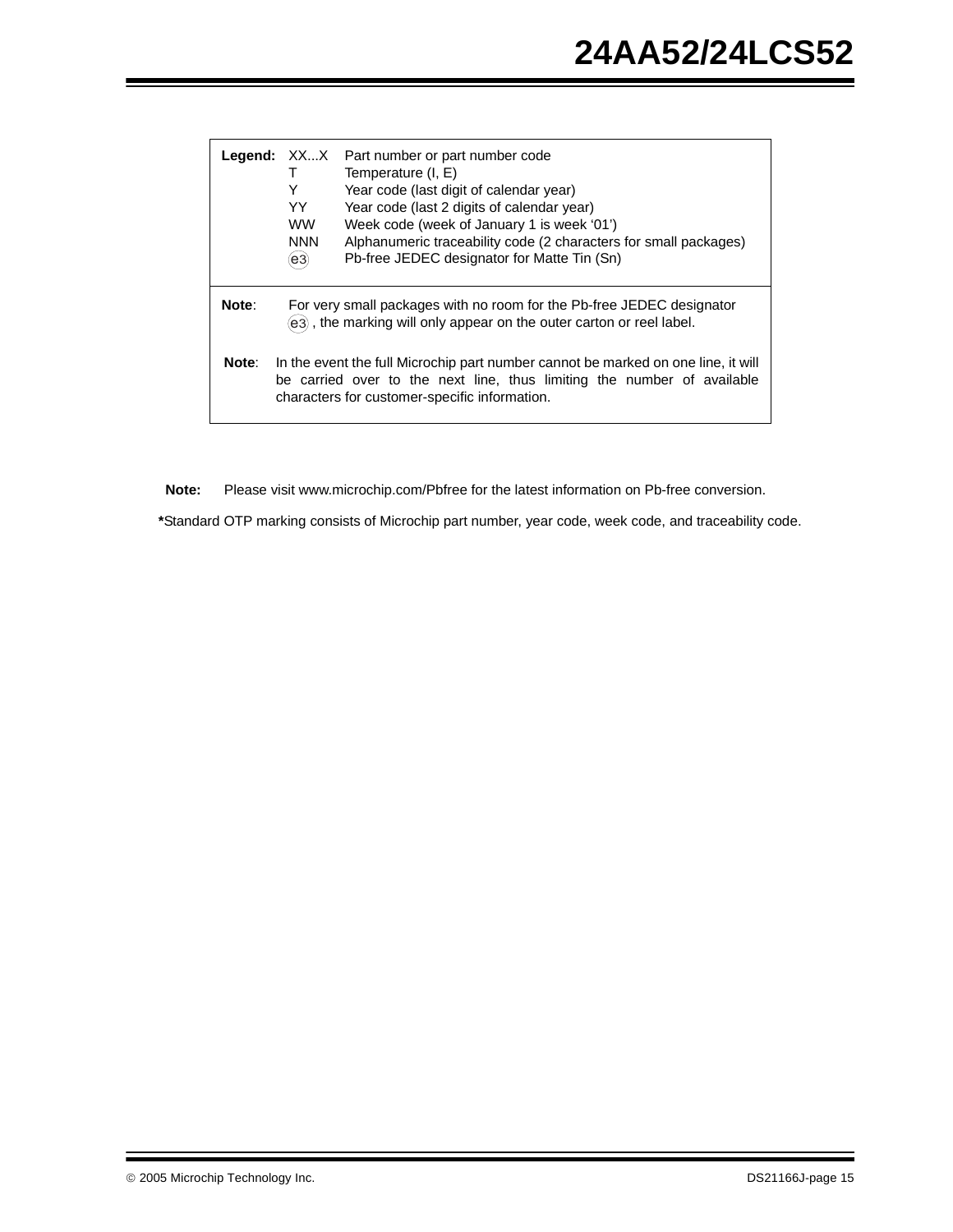**8-Lead Plastic Dual In-line (P) – 300 mil (PDIP)**







|                                 | Units          |                | INCHES*         |            |            | <b>MILLIMETERS</b> |            |
|---------------------------------|----------------|----------------|-----------------|------------|------------|--------------------|------------|
| <b>Dimension Limits</b>         |                | <b>MIN</b>     | <b>NOM</b>      | <b>MAX</b> | <b>MIN</b> | <b>NOM</b>         | <b>MAX</b> |
| Number of Pins                  | n              |                | 8               |            |            | 8                  |            |
| Pitch                           | р              |                | .100            |            |            | 2.54               |            |
| Top to Seating Plane            | A              | .140           | .155            | .170       | 3.56       | 3.94               | 4.32       |
| Molded Package Thickness        | A2             | .115           | .130            | .145       | 2.92       | 3.30               | 3.68       |
| Base to Seating Plane           | A <sub>1</sub> | .015           |                 |            | 0.38       |                    |            |
| Shoulder to Shoulder Width      | E              | .300           | .313            | .325       | 7.62       | 7.94               | 8.26       |
| Molded Package Width            | E1             | .240           | .250            | .260       | 6.10       | 6.35               | 6.60       |
| Overall Length                  | D              | .360           | .373            | .385       | 9.14       | 9.46               | 9.78       |
| Tip to Seating Plane            | L              | .125           | .130            | .135       | 3.18       | 3.30               | 3.43       |
| <b>Lead Thickness</b>           | c              | .008           | .012            | .015       | 0.20       | 0.29               | 0.38       |
| Upper Lead Width                | <b>B1</b>      | .045           | .058            | .070       | 1.14       | 1.46               | 1.78       |
| Lower Lead Width                | B              | .014           | .018            | .022       | 0.36       | 0.46               | 0.56       |
| ş<br><b>Overall Row Spacing</b> | eB             | .310           | .370            | .430       | 7.87       | 9.40               | 10.92      |
| Mold Draft Angle Top            | $\alpha$       | 5              | 10              | 15         | 5          | 10                 | 15         |
| Mold Draft Angle Bottom         | β              | 5 <sup>1</sup> | 10 <sup>1</sup> | 15         | 5          | 10                 | 15         |

\* Controlling Parameter § Significant Characteristic

Notes: Dimensions D and E1 do not include mold flash or protrusions. Mold flash or protrusions shall not exceed

JEDEC Equivalent: MS-001 .010" (0.254mm) per side.

Drawing No. C04-018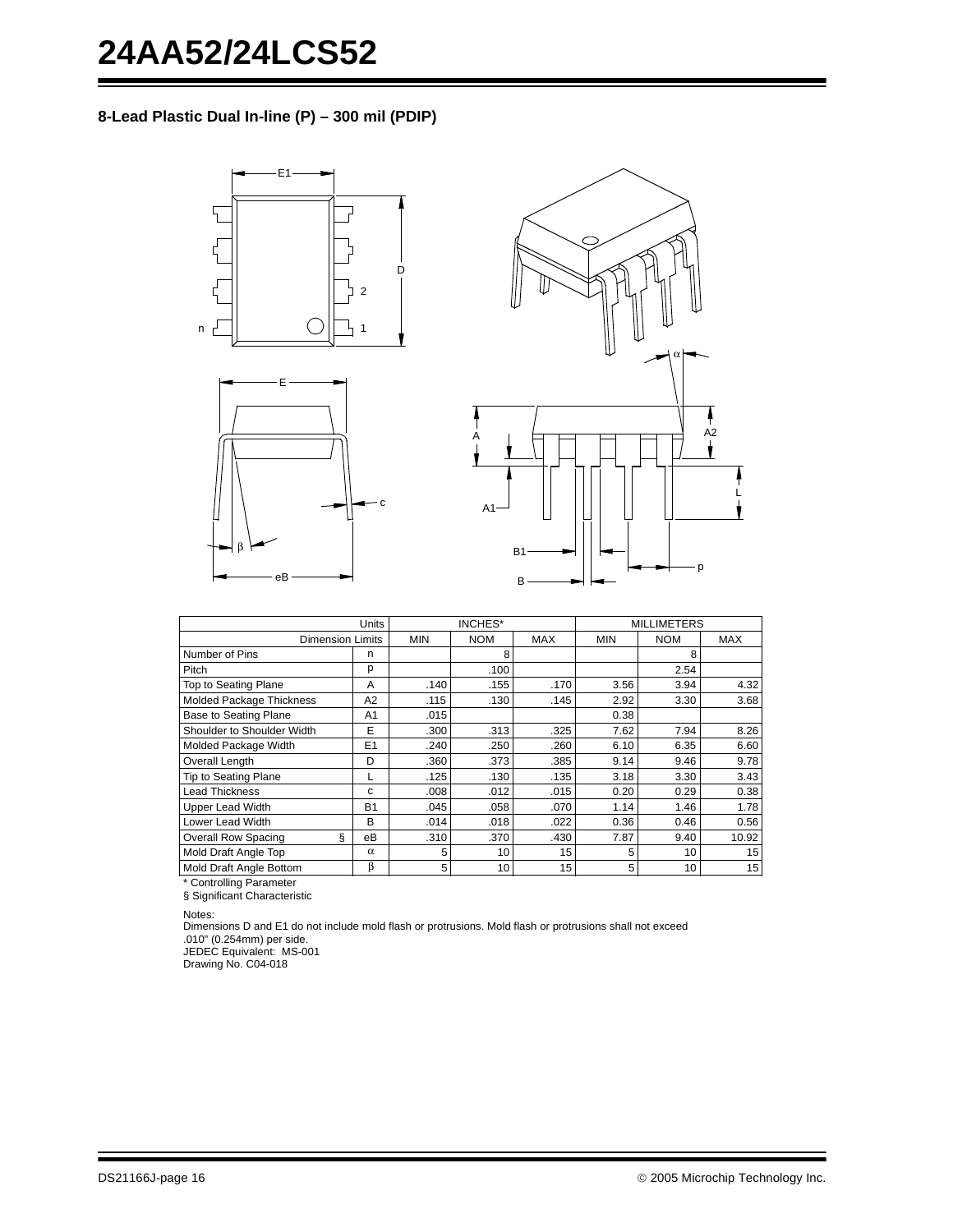# **8-Lead Plastic Small Outline (SN) – Narrow, 150 mil (SOIC)**









|                                 | <b>Units</b> |            | INCHES*    |            |            | <b>MILLIMETERS</b> |            |
|---------------------------------|--------------|------------|------------|------------|------------|--------------------|------------|
| <b>Dimension Limits</b>         |              | <b>MIN</b> | <b>NOM</b> | <b>MAX</b> | <b>MIN</b> | <b>NOM</b>         | <b>MAX</b> |
| Number of Pins                  | n            |            | 8          |            |            | 8                  |            |
| Pitch                           | p            |            | .050       |            |            | 1.27               |            |
| Overall Height                  | A            | .053       | .061       | .069       | 1.35       | 1.55               | 1.75       |
| <b>Molded Package Thickness</b> | A2           | .052       | .056       | .061       | 1.32       | 1.42               | 1.55       |
| Standoff &                      | A1           | .004       | .007       | .010       | 0.10       | 0.18               | 0.25       |
| Overall Width                   | E            | .228       | .237       | .244       | 5.79       | 6.02               | 6.20       |
| Molded Package Width            | E1           | .146       | .154       | .157       | 3.71       | 3.91               | 3.99       |
| Overall Length                  | D            | .189       | .193       | .197       | 4.80       | 4.90               | 5.00       |
| <b>Chamfer Distance</b>         | h            | .010       | .015       | .020       | 0.25       | 0.38               | 0.51       |
| Foot Lenath                     | L            | .019       | .025       | .030       | 0.48       | 0.62               | 0.76       |
| Foot Angle                      | Φ            | 0          | 4          | 8          | ∩          | 4                  | 8          |
| <b>Lead Thickness</b>           | c            | .008       | .009       | .010       | 0.20       | 0.23               | 0.25       |
| <b>Lead Width</b>               | B            | .013       | .017       | .020       | 0.33       | 0.42               | 0.51       |
| Mold Draft Angle Top            | $\alpha$     | 0          | 12         | 15         |            | 12                 | 15         |
| Mold Draft Angle Bottom         | β            | 0          | 12         | 15         | 0          | 12                 | 15         |

\* Controlling Parameter § Significant Characteristic

Notes:

Dimensions D and E1 do not include mold flash or protrusions. Mold flash or protrusions shall not exceed .010" (0.254mm) per side.

JEDEC Equivalent: MS-012 Drawing No. C04-057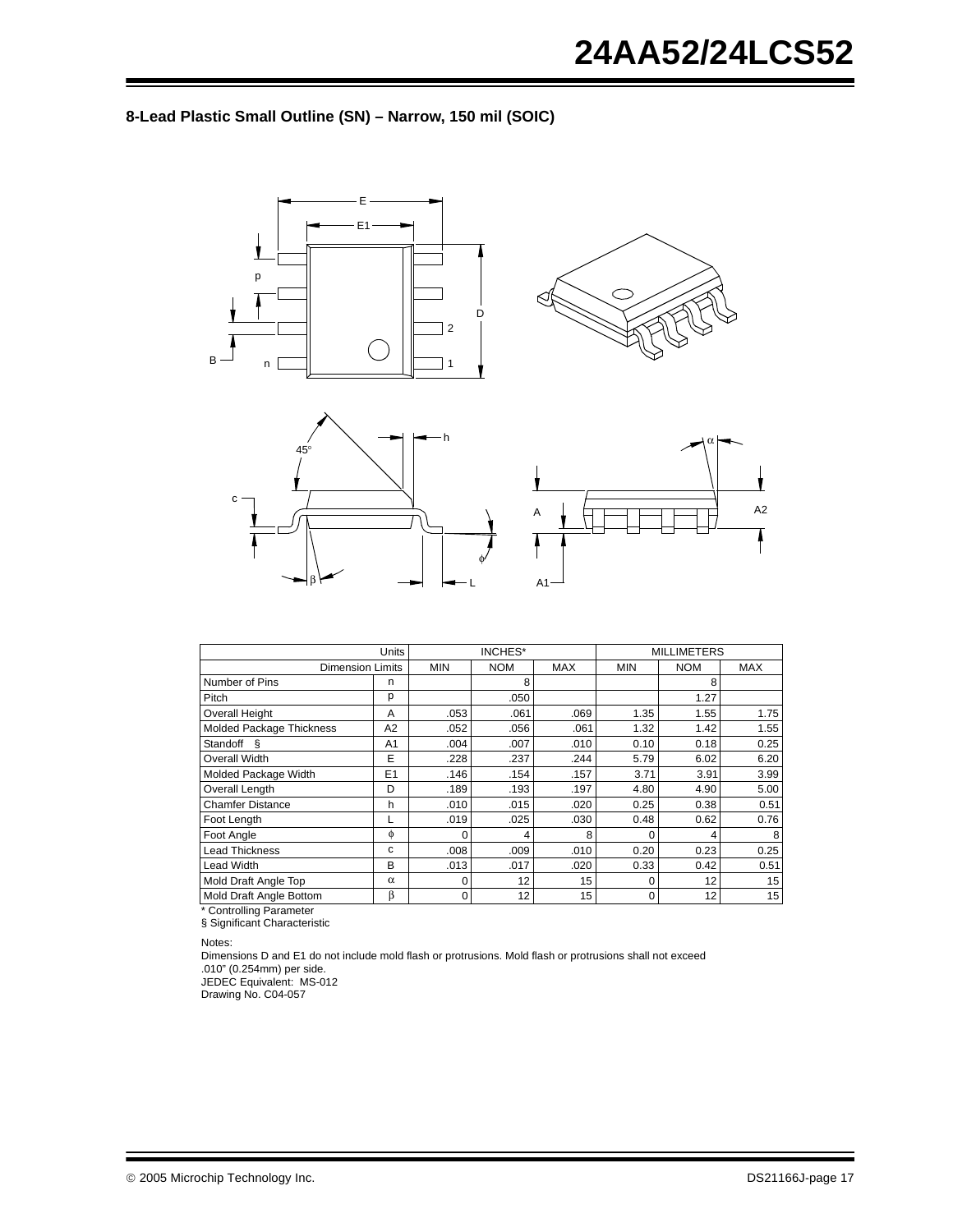**8-Lead Plastic Thin Shrink Small Outline (ST) – 4.4 mm (TSSOP)**







|                          | <b>Units</b> | <b>INCHES</b> |            | MILLIMETERS* |            |            |            |
|--------------------------|--------------|---------------|------------|--------------|------------|------------|------------|
| <b>Dimension Limits</b>  |              | <b>MIN</b>    | <b>NOM</b> | <b>MAX</b>   | <b>MIN</b> | <b>NOM</b> | <b>MAX</b> |
| Number of Pins           | n            |               | 8          |              |            |            |            |
| Pitch                    | р            |               | .026       |              |            | 0.65       |            |
| <b>Overall Height</b>    | Α            |               |            | .043         |            |            | 1.10       |
| Molded Package Thickness | A2           | .033          | .035       | .037         | 0.85       | 0.90       | 0.95       |
| Standoff<br>S            | A1           | .002          | .004       | .006         | 0.05       | 0.10       | 0.15       |
| Overall Width            | Е            | .246          | .251       | .256         | 6.25       | 6.38       | 6.50       |
| Molded Package Width     | E1           | .169          | .173       | .177         | 4.30       | 4.40       | 4.50       |
| Molded Package Length    | D            | .114          | .118       | .122         | 2.90       | 3.00       | 3.10       |
| Foot Length              |              | .020          | .024       | .028         | 0.50       | 0.60       | 0.70       |
| Foot Angle               | φ            |               |            | 8            | $\Omega$   |            |            |
| <b>Lead Thickness</b>    | c            | .004          | .006       | .008         | 0.09       | 0.15       | 0.20       |
| <b>Lead Width</b>        | B            | .007          | .010       | .012         | 0.19       | 0.25       | 0.30       |
| Mold Draft Angle Top     | $\alpha$     |               | 5          | 10           | 0          |            | 10         |
| Mold Draft Angle Bottom  | β            | 0             | 5          | 10           | 0          | 5          | 10         |

\* Controlling Parameter

§ Significant Characteristic

Notes:

Dimensions D and E1 do not include mold flash or protrusions. Mold flash or protrusions shall not exceed .005" (0.127mm) per side.

JEDEC Equivalent: MO-153 Drawing No. C04-086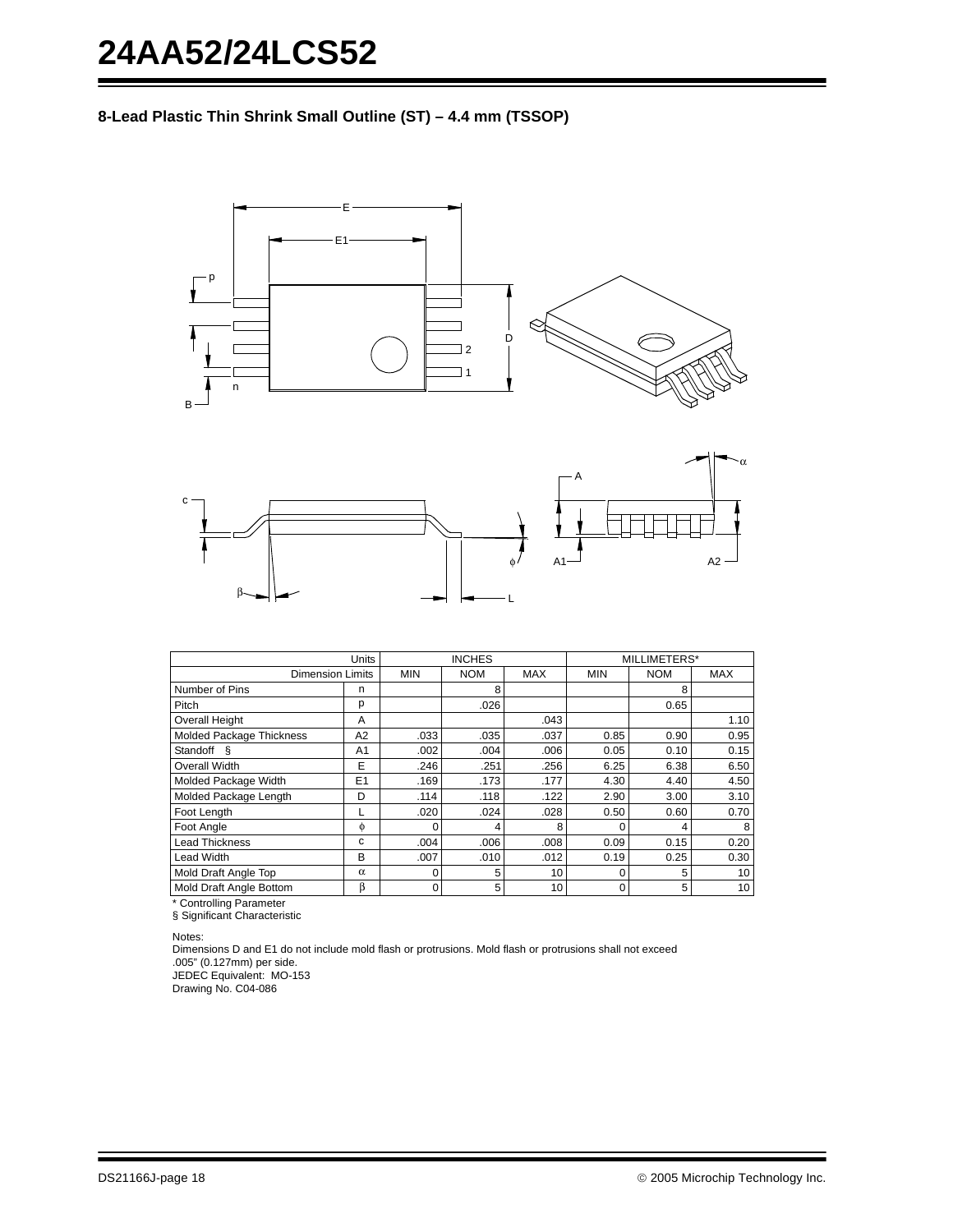# **8-Lead Plastic Micro Small Outline Package (MS) (MSOP)**





|                                 | Units          | <b>INCHES</b> |            | MILLIMETERS* |             |            |              |
|---------------------------------|----------------|---------------|------------|--------------|-------------|------------|--------------|
| <b>Dimension Limits</b>         |                | <b>MIN</b>    | <b>NOM</b> | <b>MAX</b>   | MIN         | <b>NOM</b> | <b>MAX</b>   |
| Number of Pins                  | n              |               | 8          |              |             | 8          |              |
| Pitch                           | р              |               | .026 BSC   |              |             | 0.65 BSC   |              |
| Overall Height                  | A              |               |            | .043         |             |            | 1.10         |
| <b>Molded Package Thickness</b> | A <sub>2</sub> | .030          | .033       | .037         | 0.75        | 0.85       | 0.95         |
| Standoff                        | A <sub>1</sub> | .000          |            | .006         | 0.00        |            | 0.15         |
| Overall Width                   | Е              |               | .193 TYP.  |              |             | 4.90 BSC   |              |
| Molded Package Width            | E <sub>1</sub> |               | .118 BSC   |              |             | 3.00 BSC   |              |
| Overall Length                  | D              |               | .118 BSC   |              |             | 3.00 BSC   |              |
| Foot Length                     |                | .016          | .024       | .031         | 0.40        | 0.60       | 0.80         |
| Footprint (Reference)           | F              | .037 REF      |            | 0.95 REF     |             |            |              |
| Foot Angle                      | φ              | $0^{\circ}$   | -          | 8°           | 0°          |            | $8^{\circ}$  |
| <b>Lead Thickness</b>           | C              | .003          | .006       | .009         | 0.08        | -          | 0.23         |
| <b>Lead Width</b>               | в              | .009          | .012       | .016         | 0.22        |            | 0.40         |
| Mold Draft Angle Top            | $\alpha$       | $5^\circ$     |            | $15^{\circ}$ | $5^\circ$   |            | $15^{\circ}$ |
| Mold Draft Angle Bottom         | β              | $5^\circ$     | ۰          | $15^{\circ}$ | $5^{\circ}$ | ٠          | $15^{\circ}$ |

\*Controlling Parameter

Notes:

Dimensions D and E1 do not include mold flash or protrusions. Mold flash or protrusions shall not exceed .010" (0.254mm) per side.

JEDEC Equivalent: MO-187

Drawing No. C04-111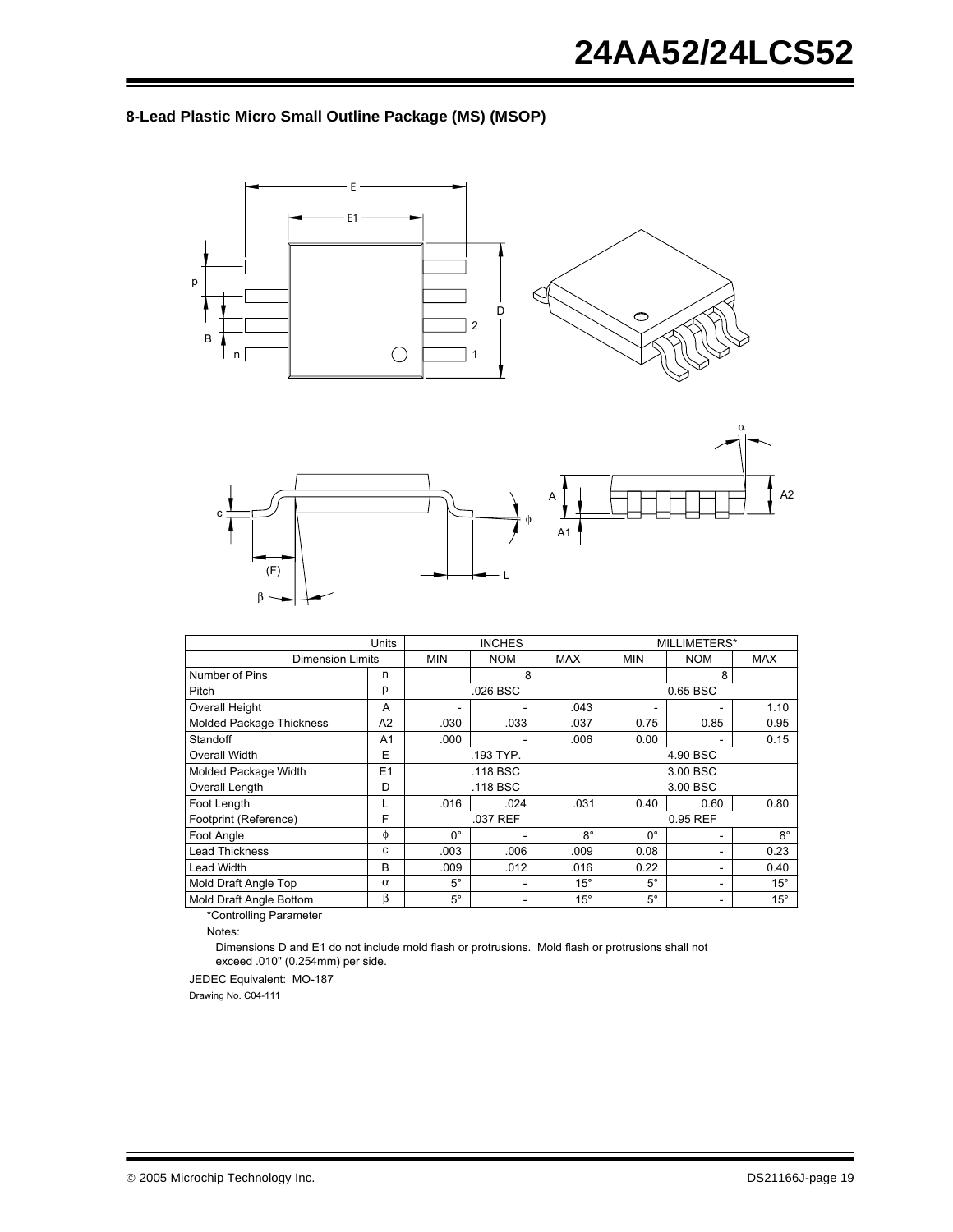**8-Lead Plastic Dual Flat No Lead Package (MC) 2x3x0.9 mm Body (DFN) – Saw Singulated**



|                             | <b>Units</b>   |             | <b>INCHES</b> |             |            | MILLIMETERS* |            |
|-----------------------------|----------------|-------------|---------------|-------------|------------|--------------|------------|
| <b>Dimension Limits</b>     |                | <b>MIN</b>  | <b>NOM</b>    | <b>MAX</b>  | <b>MIN</b> | <b>NOM</b>   | <b>MAX</b> |
| Number of Pins              | n              |             | 8             |             |            | 8            |            |
| Pitch                       | e              |             | .020 BSC      |             |            | 0.50 BSC     |            |
| <b>Overall Height</b>       | A              | .031        | .035          | .039        | 0.80       | 0.90         | 1.00       |
| Standoff                    | A <sub>1</sub> | .000        | .001          | .002        | 0.00       | 0.02         | 0.05       |
| <b>Contact Thickness</b>    | A <sub>3</sub> | $.008$ REF. |               | $0.20$ REF. |            |              |            |
| Overall Length              | D              |             | .079 BSC      |             |            | 2.00 BSC     |            |
| Overall Width               | E              |             | .118 BSC      |             |            | 3.00 BSC     |            |
| <b>Exposed Pad Length</b>   | D <sub>2</sub> | .051        | -             | .069        | $1.30**$   |              | 1.75       |
| <b>Exposed Pad Width</b>    | E <sub>2</sub> | .059        | -             | .075        | $1.50**$   |              | 1.90       |
| Contact Length §            |                | .012        | .016          | .020        | 0.30       | 0.40         | 0.50       |
| Contact-to-Exposed Pad<br>ş | K              | .008        |               | -           | 0.20       |              |            |
| <b>Contact Width</b>        | b              | .008        | .010          | .012        | 0.20       | 0.25         | 0.30       |

**\*** Controlling Parameter

**\*\*** Not within JEDEC parameters

**§** Significant Characteristic

**Notes:**

**1.** Pin 1 visual index feature may vary, but must be located within the hatched area.

**2.** Exposed pad may vary according to die attach paddle size.

**3.** Package may have one or more exposed tie bars at ends.

BSC: Basic Dimension. Theoretically exact value shown without tolerances.

See ASME Y14.5M

REF: Reference Dimension, usually without tolerance, for information purposes only.

See ASME Y14.5M

JEDEC Equivalent MO-229 VCED-2

DWG No. C04-123

Revised 09-12-05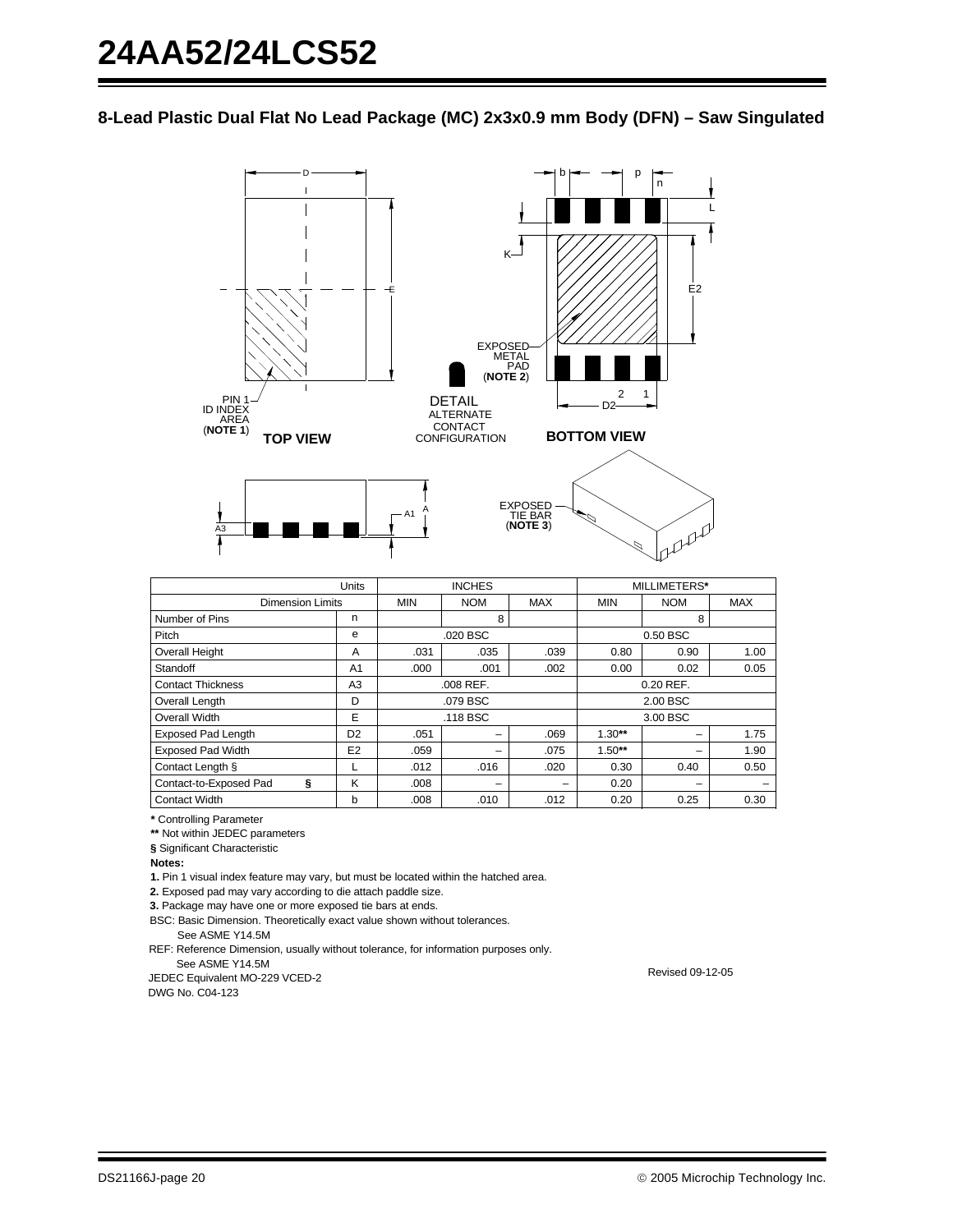# **APPENDIX A: REVISION HISTORY**

#### **Revision G**

Added 2.2V to document; Revised Features section to include Standard and Pb-free finishes. Corrections to Section 1.0, Electrical Characteristics; Product ID System, added lead finish info.

#### **Revision H**

Added Reset Software Write-Protect feature. Added 2x3 DFN package option.

#### **Revision J**

Revised Sections 6.3 and 8.4. Revised DFN Package Drawing.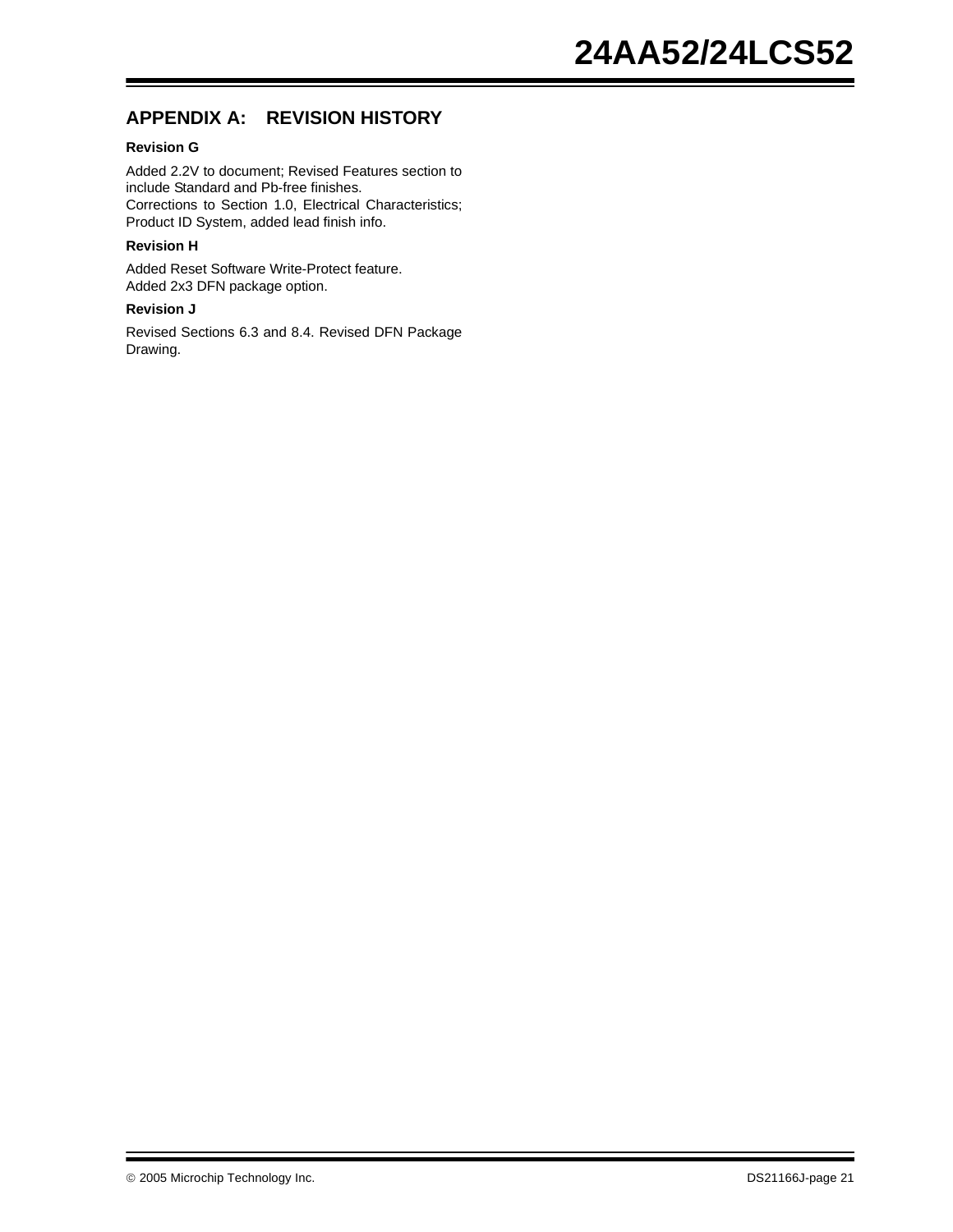**NOTES:**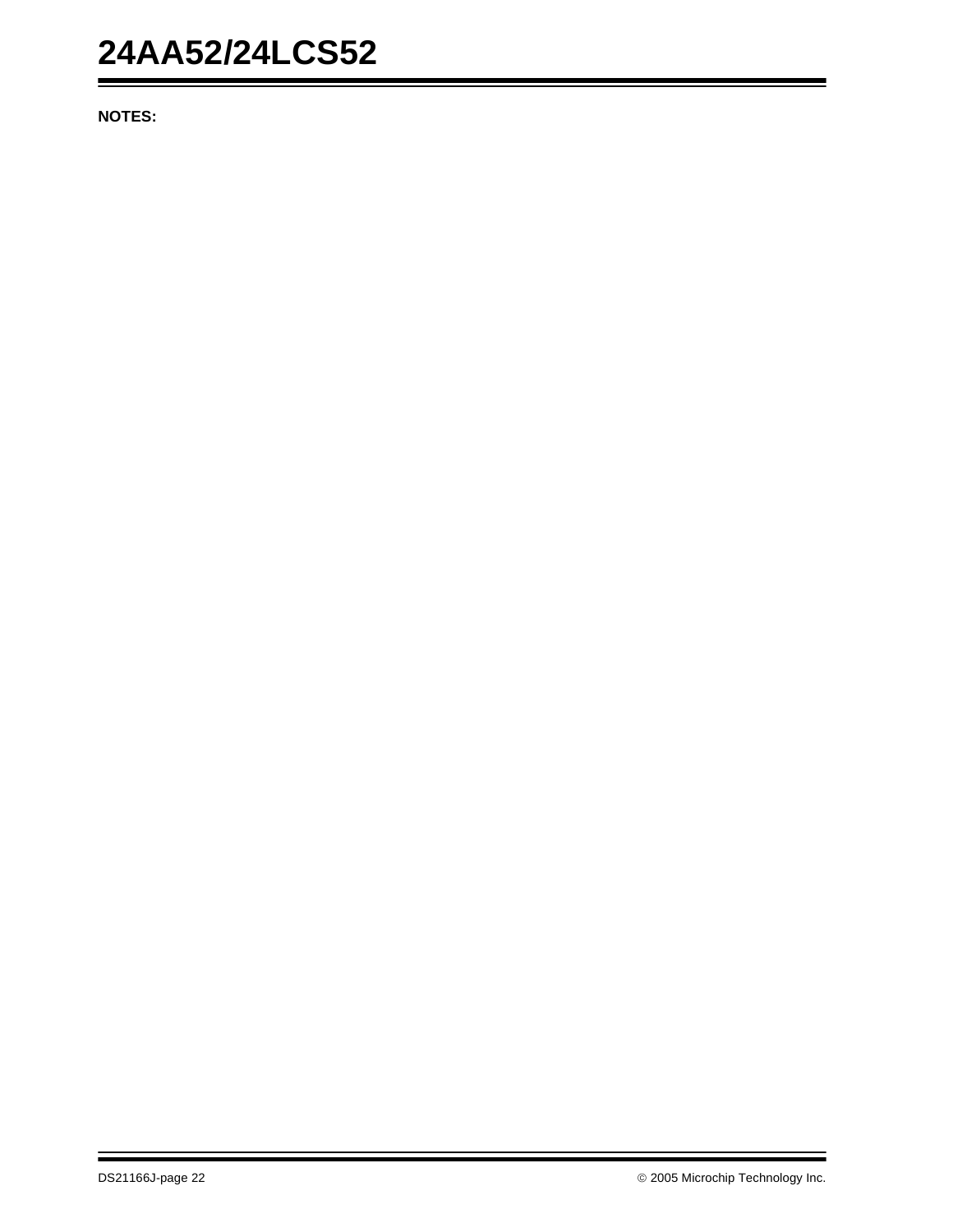# **THE MICROCHIP WEB SITE**

Microchip provides online support via our WWW site at www.microchip.com. This web site is used as a means to make files and information easily available to customers. Accessible by using your favorite Internet browser, the web site contains the following information:

- **Product Support** Data sheets and errata, application notes and sample programs, design resources, user's guides and hardware support documents, latest software releases and archived software
- **General Technical Support** Frequently Asked Questions (FAQ), technical support requests, online discussion groups, Microchip consultant program member listing
- **Business of Microchip** Product selector and ordering guides, latest Microchip press releases, listing of seminars and events, listings of Microchip sales offices, distributors and factory representatives

# **CUSTOMER CHANGE NOTIFICATION SERVICE**

Microchip's customer notification service helps keep customers current on Microchip products. Subscribers will receive e-mail notification whenever there are changes, updates, revisions or errata related to a specified product family or development tool of interest.

To register, access the Microchip web site at www.microchip.com, click on Customer Change Notification and follow the registration instructions.

# **CUSTOMER SUPPORT**

Users of Microchip products can receive assistance through several channels:

- Distributor or Representative
- Local Sales Office
- Field Application Engineer (FAE)
- Technical Support
- Development Systems Information Line

Customers should contact their distributor, representative or field application engineer (FAE) for support. Local sales offices are also available to help customers. A listing of sales offices and locations is included in the back of this document.

**Technical support is available through the web site at: http://support.microchip.com**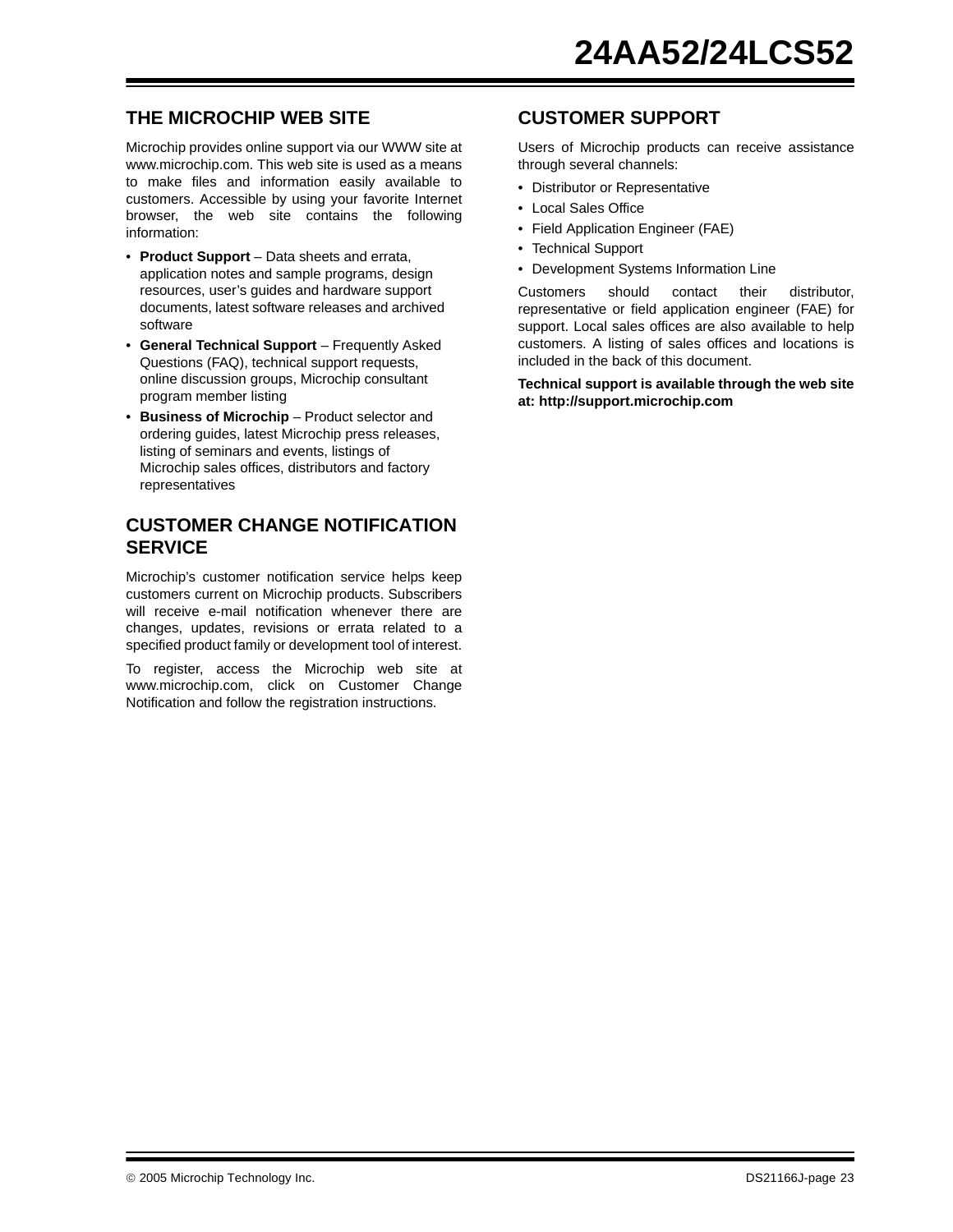# **READER RESPONSE**

It is our intention to provide you with the best documentation possible to ensure successful use of your Microchip product. If you wish to provide your comments on organization, clarity, subject matter, and ways in which our documentation can better serve you, please FAX your comments to the Technical Publications Manager at (480) 792-4150.

Please list the following information, and use this outline to provide us with your comments about this document.

| To: | <b>Technical Publications Manager</b>                              | Total Pages Sent ________                                                                                        |
|-----|--------------------------------------------------------------------|------------------------------------------------------------------------------------------------------------------|
| RE: | Reader Response                                                    |                                                                                                                  |
|     |                                                                    |                                                                                                                  |
|     |                                                                    |                                                                                                                  |
|     | Address                                                            | and the control of the control of the control of the control of the control of the control of the control of the |
|     |                                                                    |                                                                                                                  |
|     |                                                                    |                                                                                                                  |
|     | Application (optional):                                            |                                                                                                                  |
|     | Would you like a reply? ___ Y ____ N                               |                                                                                                                  |
|     | Device: 24AA52/24LCS52                                             | Literature Number: DS21166J                                                                                      |
|     | Questions:                                                         |                                                                                                                  |
|     | 1. What are the best features of this document?                    |                                                                                                                  |
|     |                                                                    |                                                                                                                  |
|     |                                                                    |                                                                                                                  |
|     |                                                                    | 2. How does this document meet your hardware and software development needs?                                     |
|     |                                                                    |                                                                                                                  |
|     |                                                                    |                                                                                                                  |
| 3.  |                                                                    | Do you find the organization of this document easy to follow? If not, why?                                       |
|     |                                                                    |                                                                                                                  |
|     |                                                                    |                                                                                                                  |
|     |                                                                    | 4. What additions to the document do you think would enhance the structure and subject?                          |
|     |                                                                    |                                                                                                                  |
|     |                                                                    |                                                                                                                  |
| 5.  |                                                                    | What deletions from the document could be made without affecting the overall usefulness?                         |
|     |                                                                    |                                                                                                                  |
| 6.  | Is there any incorrect or misleading information (what and where)? |                                                                                                                  |
|     |                                                                    |                                                                                                                  |
|     |                                                                    |                                                                                                                  |
| 7.  | How would you improve this document?                               |                                                                                                                  |
|     |                                                                    |                                                                                                                  |
|     |                                                                    |                                                                                                                  |
|     |                                                                    |                                                                                                                  |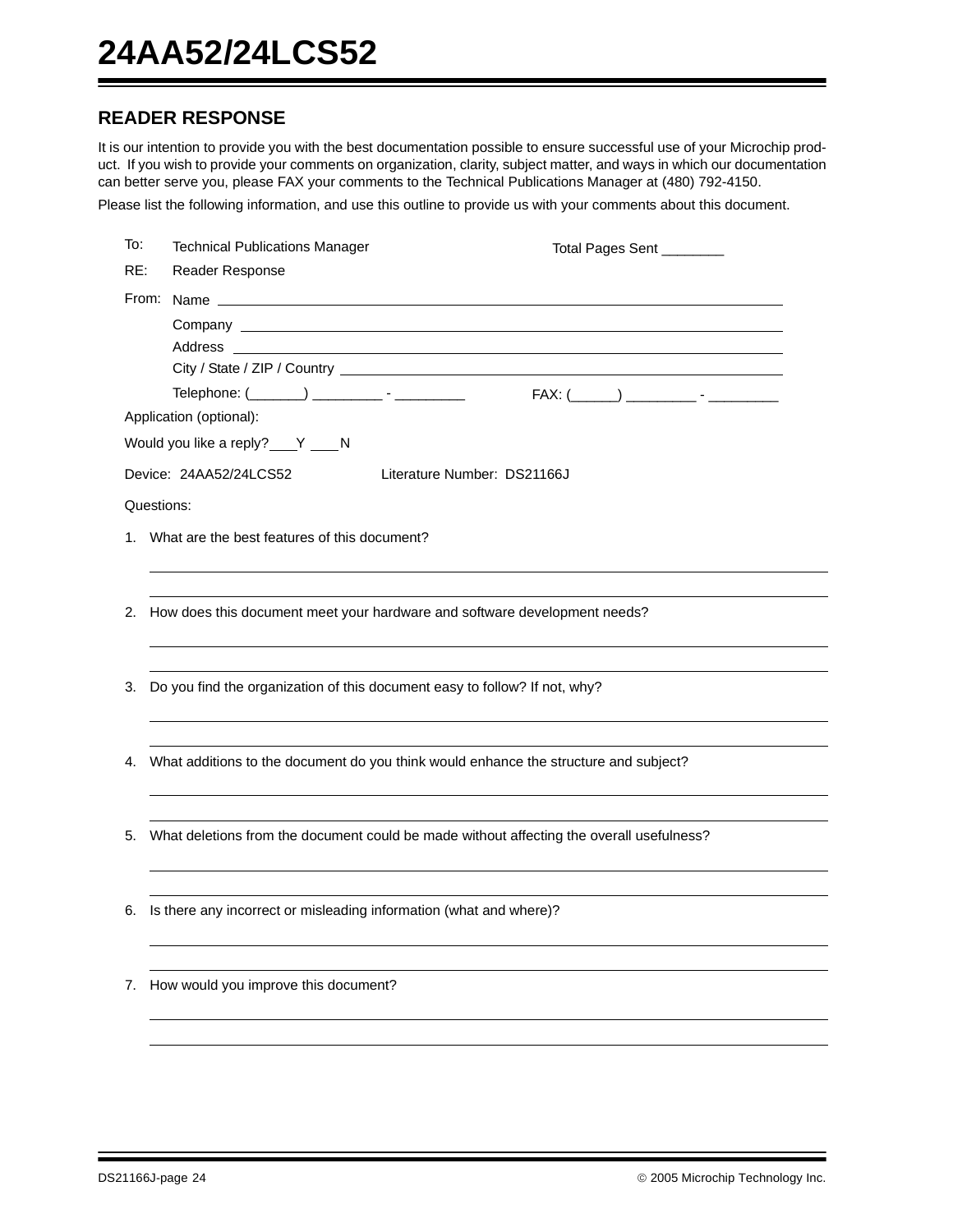# **PRODUCT IDENTIFICATION SYSTEM**

To order or obtain information, e.g., on pricing or delivery, refer to the factory or the listed sales office.

| PART NO.                           | X<br>ľХ                                                                                                                                                                                                                                                                                                                                                                      | Examples:                                                                                                                                                                                                                                                                                                                                                                                                  |
|------------------------------------|------------------------------------------------------------------------------------------------------------------------------------------------------------------------------------------------------------------------------------------------------------------------------------------------------------------------------------------------------------------------------|------------------------------------------------------------------------------------------------------------------------------------------------------------------------------------------------------------------------------------------------------------------------------------------------------------------------------------------------------------------------------------------------------------|
| <b>Device</b>                      | Temperature Package<br><b>Lead Finish</b><br>Range                                                                                                                                                                                                                                                                                                                           | 24AA52-I/P:<br>Industrial<br>Temperature,<br>a)<br>1.8V, PDIP package                                                                                                                                                                                                                                                                                                                                      |
| Device:<br>Temperature  <br>Range: | $= 1.8V$ , 2 Kbit I <sup>2</sup> C Serial EEPROM<br>24AA52:<br>24AA52T: = 1.8V, 2 Kbit $I^2C$ Serial EEPROM<br>(Tape and Reel)<br>24LCS52: = $2.2V$ , 2 Kbit $1^2C$ Serial EEPROM<br>24LCS52T: $= 2.2V$ , 2 Kbit $I^2C$ Serial EEPROM<br>(Tape and Reel)<br>$-40^{\circ}$ C to $+85^{\circ}$ C<br>$=$                                                                        | 24AA52-I/SN: Industrial<br>b)<br>Temperature,<br>1.8V, SOIC package<br>24AA52T-I/MS: Tape and Reel, Industrial<br>C)<br>Temperature, 1.8V, MSOP package<br>24LCS52-I/P: Industrial Temperature,<br>d)<br>2.2V, PDIP package<br>24LCS52-I/MC: Industrial Temperature,<br>e)<br>2.2V, DFN package<br>24LCS52T-I/MS:<br>f)<br>Tape<br>Reel,<br>and<br>Industrial Temperature, 2.2V,<br><b>MSOP</b><br>package |
| Package:<br><b>Lead Finish</b>     | P.<br>Plastic DIP (300 mil body), 8-lead<br>$=$<br><b>SN</b><br>Plastic SOIC (150 mil body), 8-lead<br>$=$<br><b>ST</b><br>Plastic TSSOP (4.4 mm), 8-lead<br>$=$<br>MS<br>Plastic Micro Small Outline (MSOP), 8-lead<br>$=$<br>MC.<br>Micro Lead Frame (2x3 mm body), 8-lead<br>$=$<br>$Blank =$<br>Pb-free – Matte Tin (see Note 1)<br>Pb-free - Matte Tin only<br>G<br>$=$ |                                                                                                                                                                                                                                                                                                                                                                                                            |

**Note 1:** Most products manufactured after January 2005 will have a Matte Tin (Pb-free) finish. Most products manufactured before January 2005 will have a finish of approximately 63% Sn and 37% Pb (Sn/Pb).

Please visit www.microchip.com for the latest information on Pb-free conversion, including conversion date codes.

#### **Sales and Support**

#### **Data Sheets**

Products supported by a preliminary Data Sheet may have an errata sheet describing minor operational differences and recommended workarounds. To determine if an errata sheet exists for a particular device, please contact one of the following:

- 1. Your local Microchip sales office
- 2. The Microchip Corporate Literature Center U.S. FAX: (480) 792-7277
- 3. The Microchip Worldwide Site (www.microchip.com)

Please specify which device, revision of silicon and Data Sheet (include Literature #) you are using.

#### **New Customer Notification System**

Register on our web site (www.microchip.com/cn) to receive the most current information on our products.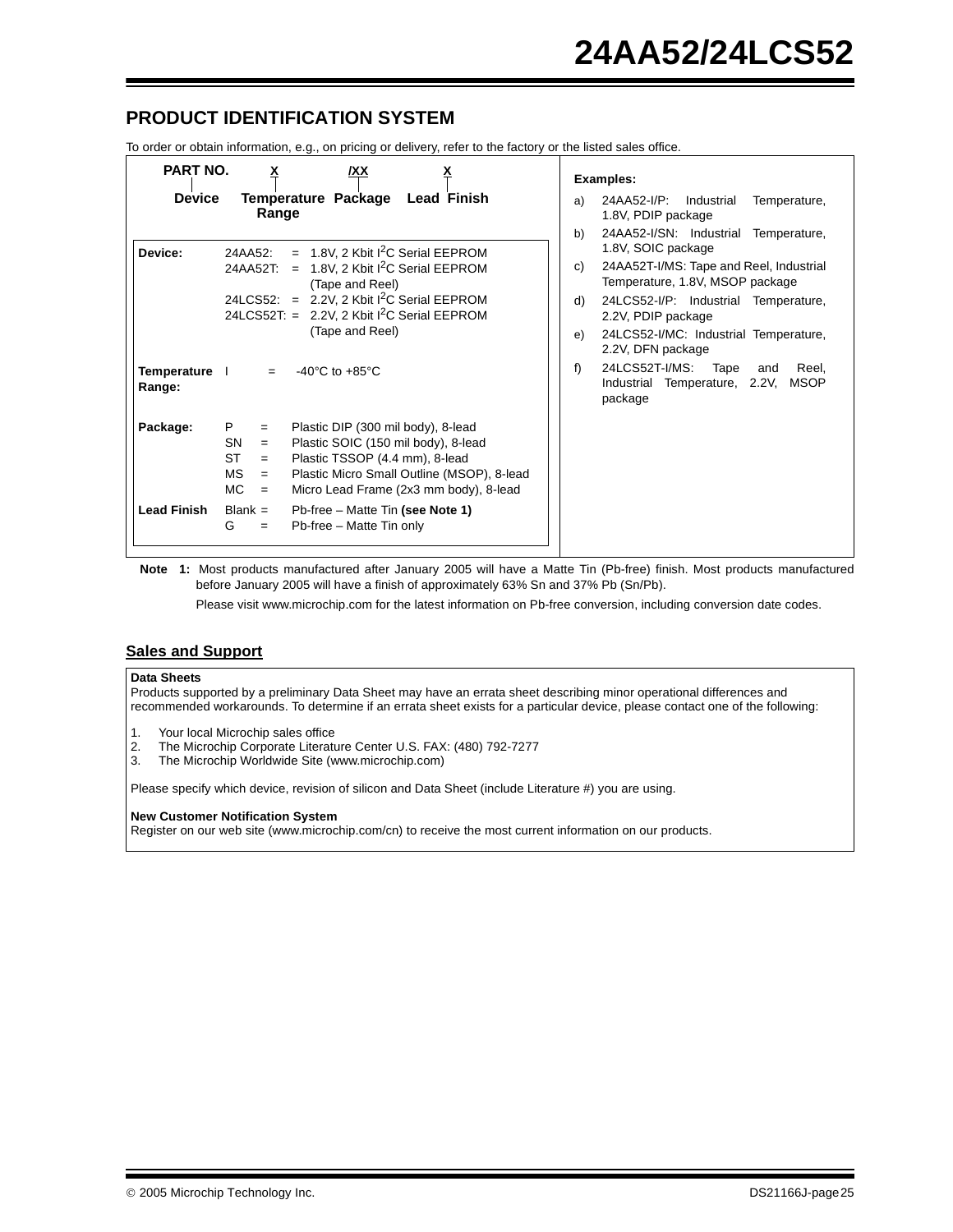**NOTES:**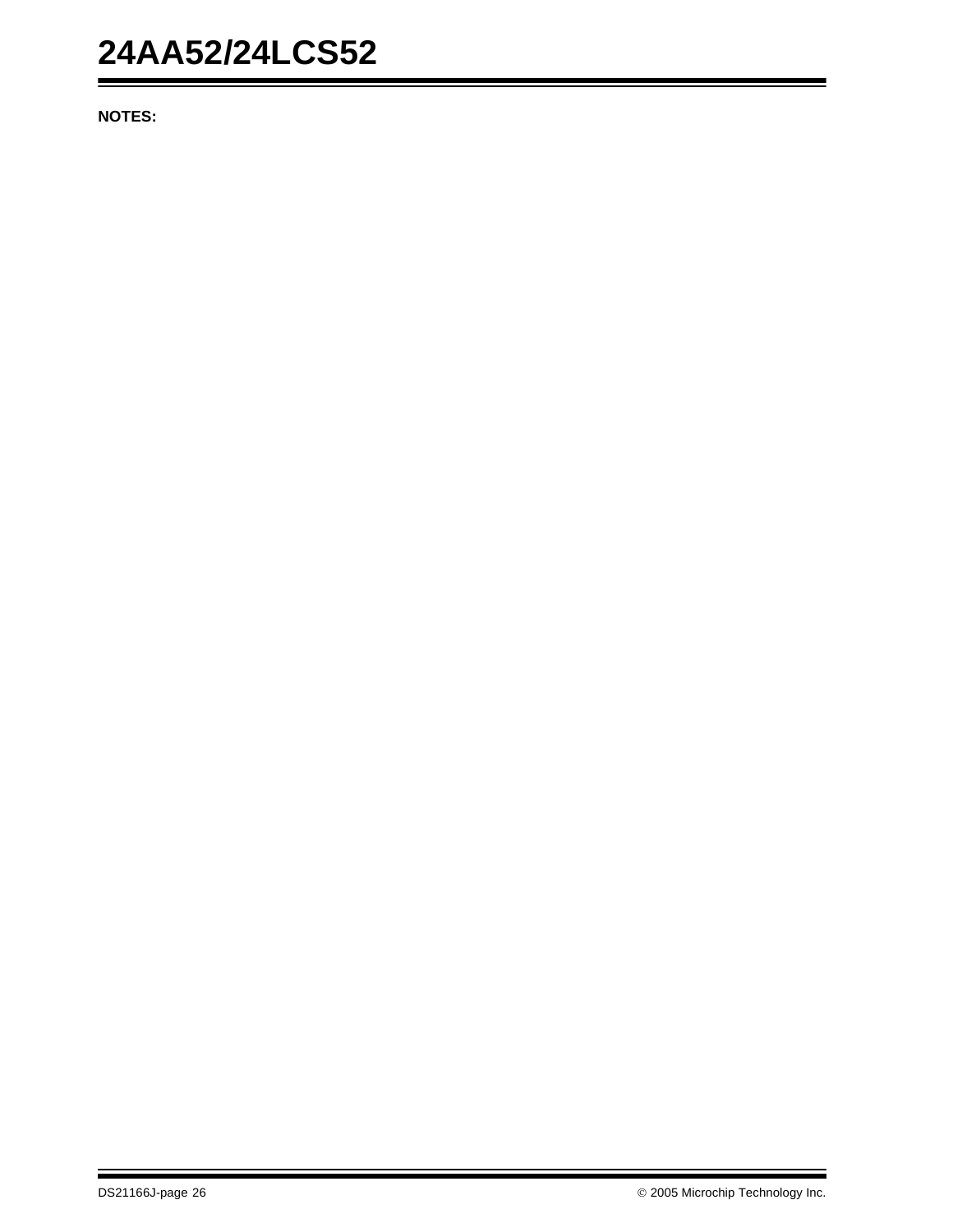#### **Note the following details of the code protection feature on Microchip devices:**

- Microchip products meet the specification contained in their particular Microchip Data Sheet.
- Microchip believes that its family of products is one of the most secure families of its kind on the market today, when used in the intended manner and under normal conditions.
- There are dishonest and possibly illegal methods used to breach the code protection feature. All of these methods, to our knowledge, require using the Microchip products in a manner outside the operating specifications contained in Microchip's Data Sheets. Most likely, the person doing so is engaged in theft of intellectual property.
- Microchip is willing to work with the customer who is concerned about the integrity of their code.
- Neither Microchip nor any other semiconductor manufacturer can guarantee the security of their code. Code protection does not mean that we are guaranteeing the product as "unbreakable."

Code protection is constantly evolving. We at Microchip are committed to continuously improving the code protection features of our products. Attempts to break Microchip's code protection feature may be a violation of the Digital Millennium Copyright Act. If such acts allow unauthorized access to your software or other copyrighted work, you may have a right to sue for relief under that Act.

Information contained in this publication regarding device applications and the like is provided only for your convenience and may be superseded by updates. It is your responsibility to ensure that your application meets with your specifications. MICROCHIP MAKES NO REPRESENTATIONS OR WAR-RANTIES OF ANY KIND WHETHER EXPRESS OR IMPLIED, WRITTEN OR ORAL, STATUTORY OR OTHERWISE, RELATED TO THE INFORMATION, INCLUDING BUT NOT LIMITED TO ITS CONDITION, QUALITY, PERFORMANCE, MERCHANTABILITY OR FITNESS FOR PURPOSE**.** Microchip disclaims all liability arising from this information and its use. Use of Microchip's products as critical components in life support systems is not authorized except with express written approval by Microchip. No licenses are conveyed, implicitly or otherwise, under any Microchip intellectual property rights.

#### **Trademarks**

The Microchip name and logo, the Microchip logo, Accuron, dsPIC, KEELOQ, microID, MPLAB, PIC, PICmicro, PICSTART, PRO MATE, PowerSmart, rfPIC, and SmartShunt are registered trademarks of Microchip Technology Incorporated in the U.S.A. and other countries.

AmpLab, FilterLab, Migratable Memory, MXDEV, MXLAB, PICMASTER, SEEVAL, SmartSensor and The Embedded Control Solutions Company are registered trademarks of Microchip Technology Incorporated in the U.S.A.

Analog-for-the-Digital Age, Application Maestro, dsPICDEM, dsPICDEM.net, dsPICworks, ECAN, ECONOMONITOR, FanSense, FlexROM, fuzzyLAB, In-Circuit Serial Programming, ICSP, ICEPIC, Linear Active Thermistor, MPASM, MPLIB, MPLINK, MPSIM, PICkit, PICDEM, PICDEM.net, PICLAB, PICtail, PowerCal, PowerInfo, PowerMate, PowerTool, Real ICE, rfLAB, rfPICDEM, Select Mode, Smart Serial, SmartTel, Total Endurance, UNI/O, WiperLock and Zena are trademarks of Microchip Technology Incorporated in the U.S.A. and other countries.

SQTP is a service mark of Microchip Technology Incorporated in the  $II S A$ 

All other trademarks mentioned herein are property of their respective companies.

© 2005, Microchip Technology Incorporated, Printed in the U.S.A., All Rights Reserved.



# **OUALITY MANAGEMENT SYSTEM CERTIFIED BY DNV**  $=$  ISO/TS 16949:2002  $=$

*Microchip received ISO/TS-16949:2002 quality system certification for its worldwide headquarters, design and wafer fabrication facilities in Chandler and Tempe, Arizona and Mountain View, California in October 2003. The Company's quality system processes and procedures are for its PICmicro® 8-bit MCUs, KEELOQ® code hopping devices, Serial EEPROMs, microperipherals, nonvolatile memory and analog products. In addition, Microchip's quality system for the design and manufacture of development systems is ISO 9001:2000 certified.*